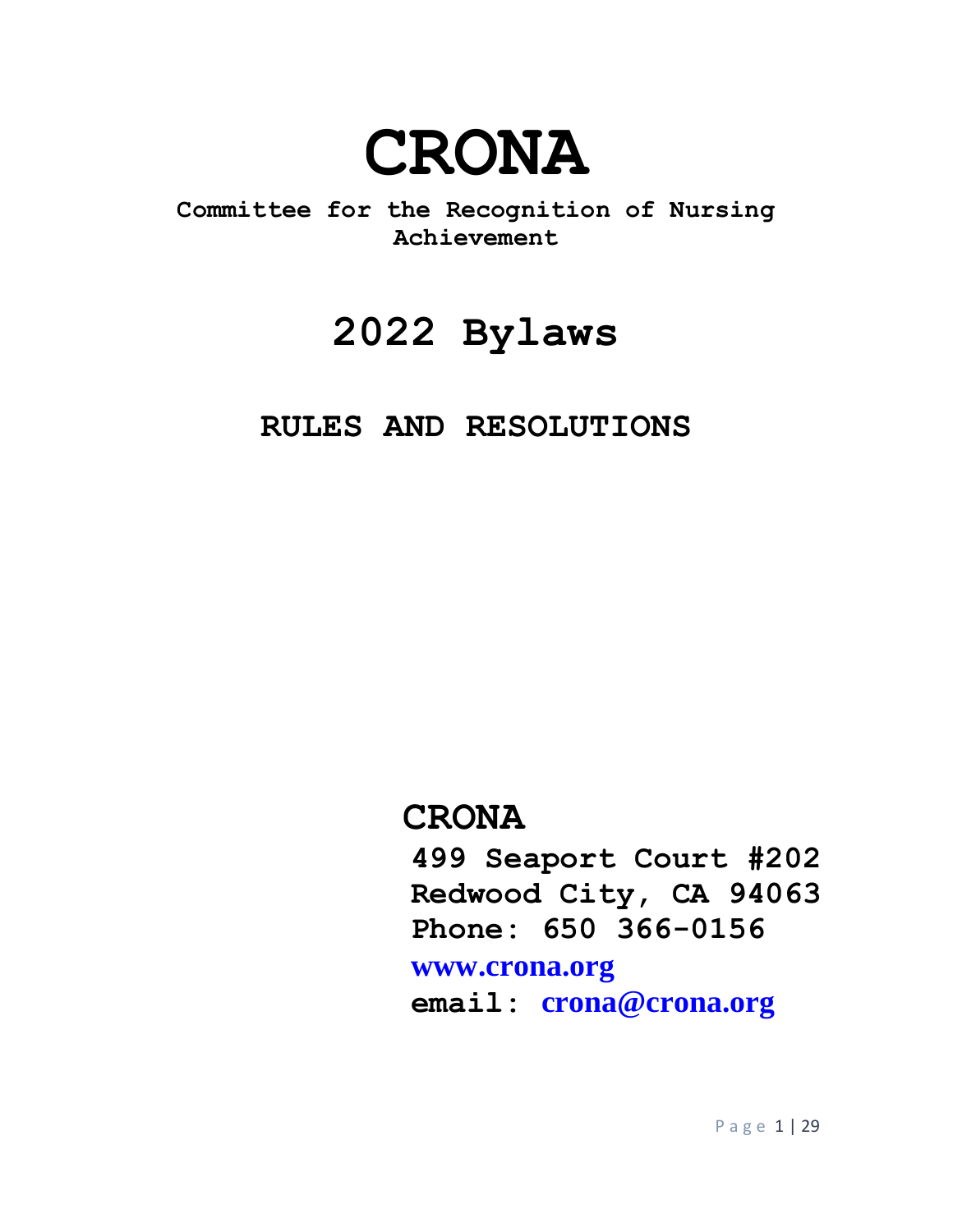# **COMMITTEE FOR RECOGNITION OF NURSING ACHIEVEMENT BYLAWS 2022**

# **Table of Contents**

# **CRONA Bylaws**

| Article I:    | Title                                               |
|---------------|-----------------------------------------------------|
| Article II:   | Purposes and Objectives                             |
| Article III:  | Government                                          |
| Article IV:   | Membership and Dues                                 |
| Article V:    | Representatives                                     |
| Article VI:   | Officers                                            |
| Article VII:  | Nomination and Election of Officers, Standing       |
|               | Committee Members, and Area Representatives         |
| Article VIII: | Executive Board                                     |
| Article IX:   | House of Representatives                            |
| Article X:    | Meetings                                            |
| Article XI:   | Standing Committees                                 |
| Article XII:  | Tentative Agreement/Ratification                    |
| Article XIII: | Strikes                                             |
| Article XIV:  | Finance                                             |
| Article XV:   | Indemnification of Officers, Employees, and Other   |
|               | Agents                                              |
| Article XVI   | Maintenance and Inspection of Association Documents |
| Article XVII: | Amendments                                          |

# **Rules and Resolutions**

Campaign Standing Rules Financial Reserves Position Statement on Entry into Practice

# **RN Right as Defined By:**

The Weingarten Rule The Contract

**Glossary of Terms**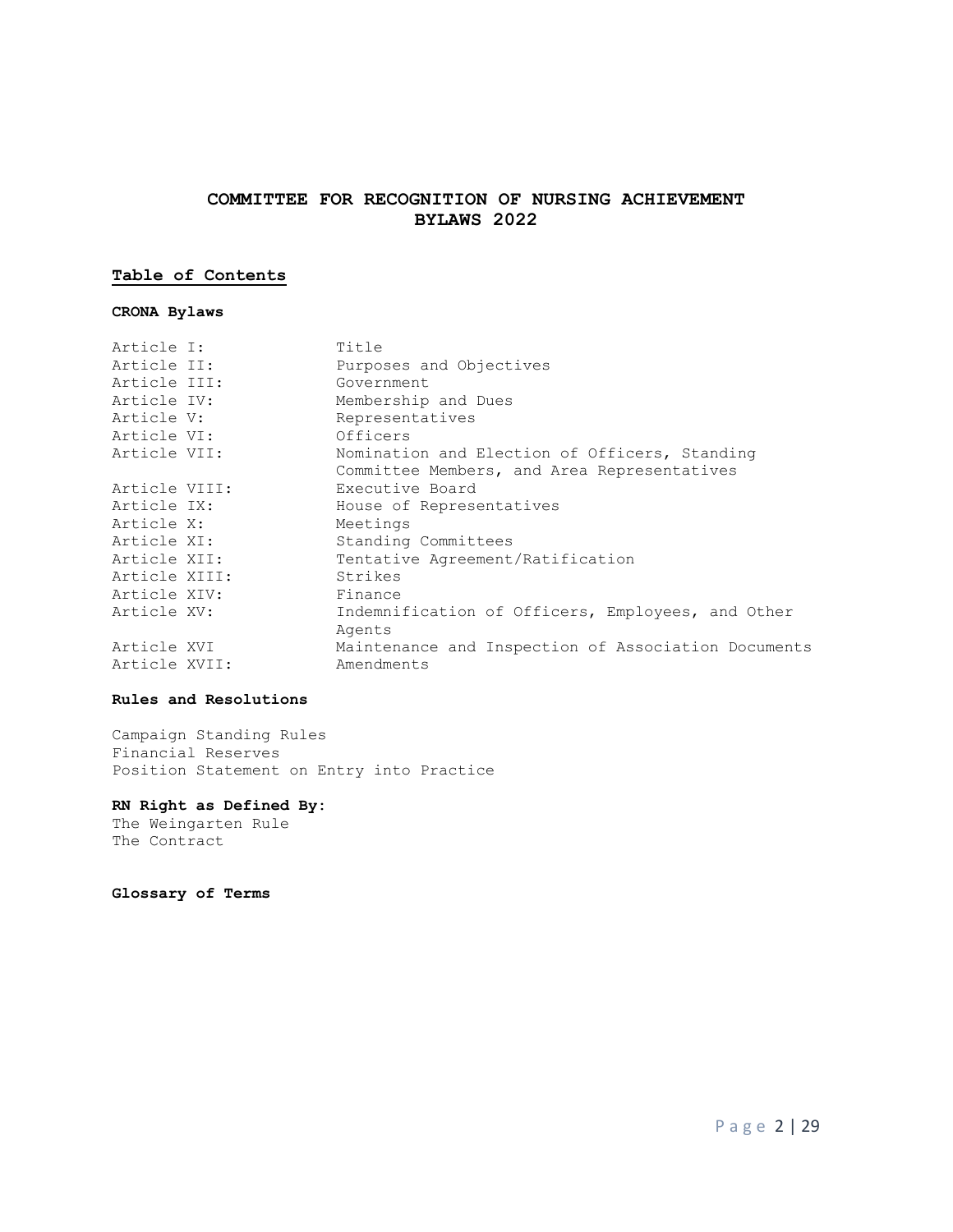#### **ARTICLE I - TITLE**

#### *Section 101: CRONA*

The Committee for Recognition of Nursing Achievement (CRONA) is a nonprofit, unincorporated Association, representing Registered Nurses over their wages, hours, and working conditions.

#### *Section 102: CRONA Office*

Principal office of CRONA shall be located by decision of the Executive Board.

#### **ARTICLE II - PURPOSES AND OBJECTIVES**

#### *Section 201: Purposes*

The Purposes of CRONA are to provide representation in collective bargaining with the Stanford Hospital and Clinics and Lucile Salter Packard Children's Hospital and their respective satellite facilities (all collectively referred to hereafter as "Hospitals") in matters of wages, hours, benefits, and working conditions; adjusting differences between the Hospitals and CRONA members; promoting and supporting high levels of professional performance and patient care; engaging in any activities, including the following objectives, which are related to and will foster the above purposes.

#### *Section 202: The Objectives of CRONA are:*

A. To maintain high standards in the provision of patient care and work for the improvement of health standards.

B. To assess continually the economic and working welfare of CRONA members, and to improve these areas through collective bargaining.

C. To keep lines of communication open with the membership regarding matters concerning the Hospitals and CRONA.

D. To identify the educational needs of CRONA members and to work with appropriate groups to provide programs to ensure the currency of practice.

E. To bring Associations of Registered Nurses into relations of mutual assistance and cooperation and to encourage participation and membership in professional organizations.

F. To provide for the continuing education of CRONA members concerning their rights as stated under the current collective bargaining agreement.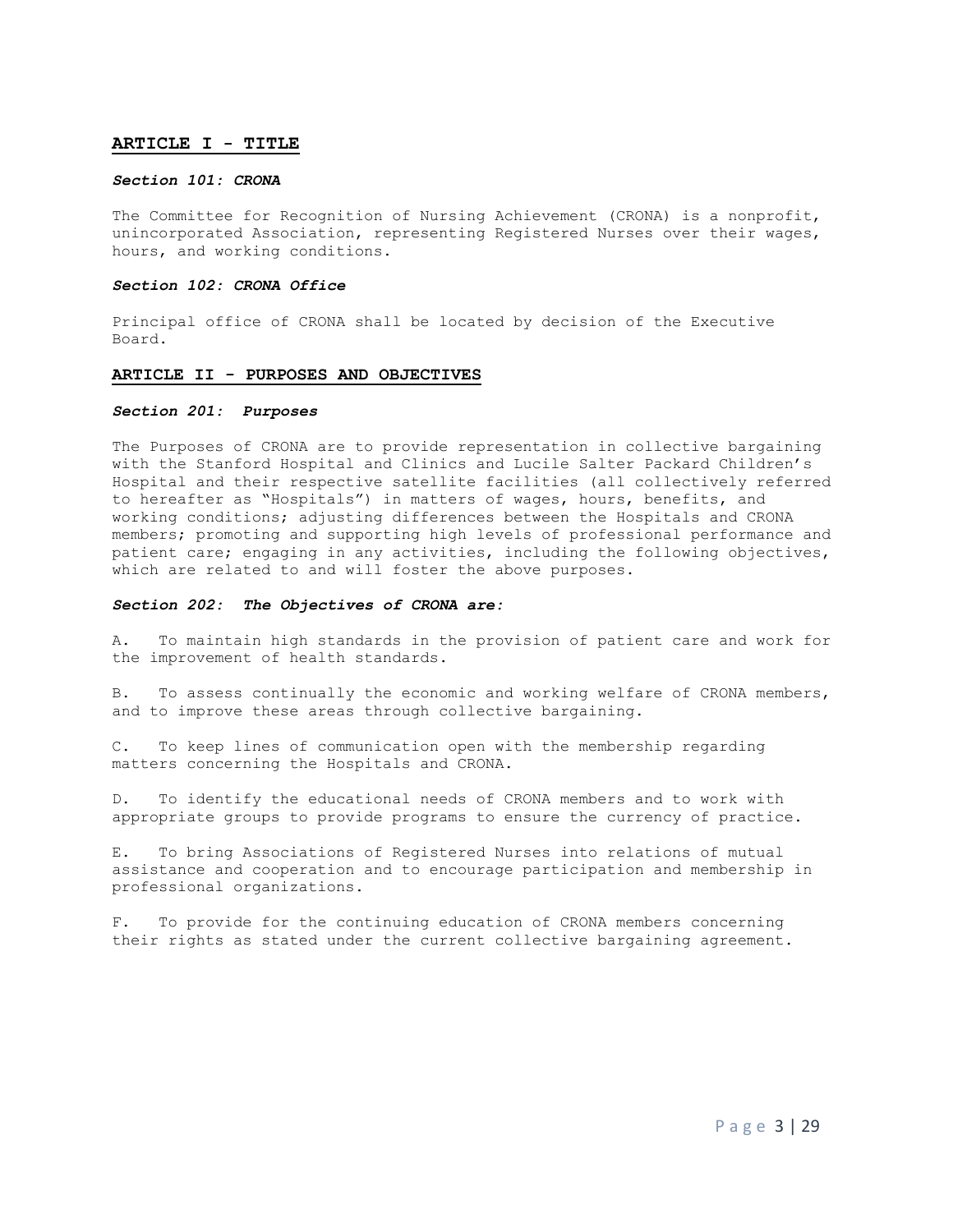#### **ARTICLE III - GOVERNMENT**

#### *Section 301: Membership*

The membership of CRONA shall be empowered to take or direct any action consistent with the Articles of Association, Bylaws and Standing Rules of CRONA.

#### *Section 302: House of Representatives*

The House of Representatives composed of the Executive Board and Area Representatives, shall be the legislative policy forming body of CRONA, and shall be subject to the limitations stated elsewhere in these Bylaws.

#### *Section 303: Executive Board*

Between General Membership meetings, the Executive Board shall be the highest authority empowered to act on the behalf of the membership to the extent business requires prompt and decisive action, subject to subsequent membership approval and limitations stated elsewhere in these Bylaws.

#### *Section 304: President*

Between meetings of the Executive Board, the President shall be empowered to act on behalf of the Executive Board subject to subsequent approval of the Executive Board and/or the membership.

#### **ARTICLE IV - MEMBERSHIP AND DUES**

#### *Section 401.1: Membership*

To be a member in good standing of CRONA, a person must be employed as a staff or relief Registered Nurse by the Hospitals, and must be current in their payment of dues to CRONA, and must not at any time engage or have engaged in conduct that undermines the professional or economic security of CRONA or its members.

Any CRONA member who resigned from CRONA may apply for reinstatement after fulfilling all the necessary obligations as determined by the Executive Board and may include a reinstatement fee of up to \$3000.00. Applications for reinstatement shall be presented to the Executive Board, which shall determine whether it is in the best interests of the union to allow such reinstatement.

# *Section 401.2: Honorary Membership*

Honorary membership shall consist of those persons not covered by the contractual agreement between CRONA and the Hospitals who have made a donation. Honorary members do not have voting rights.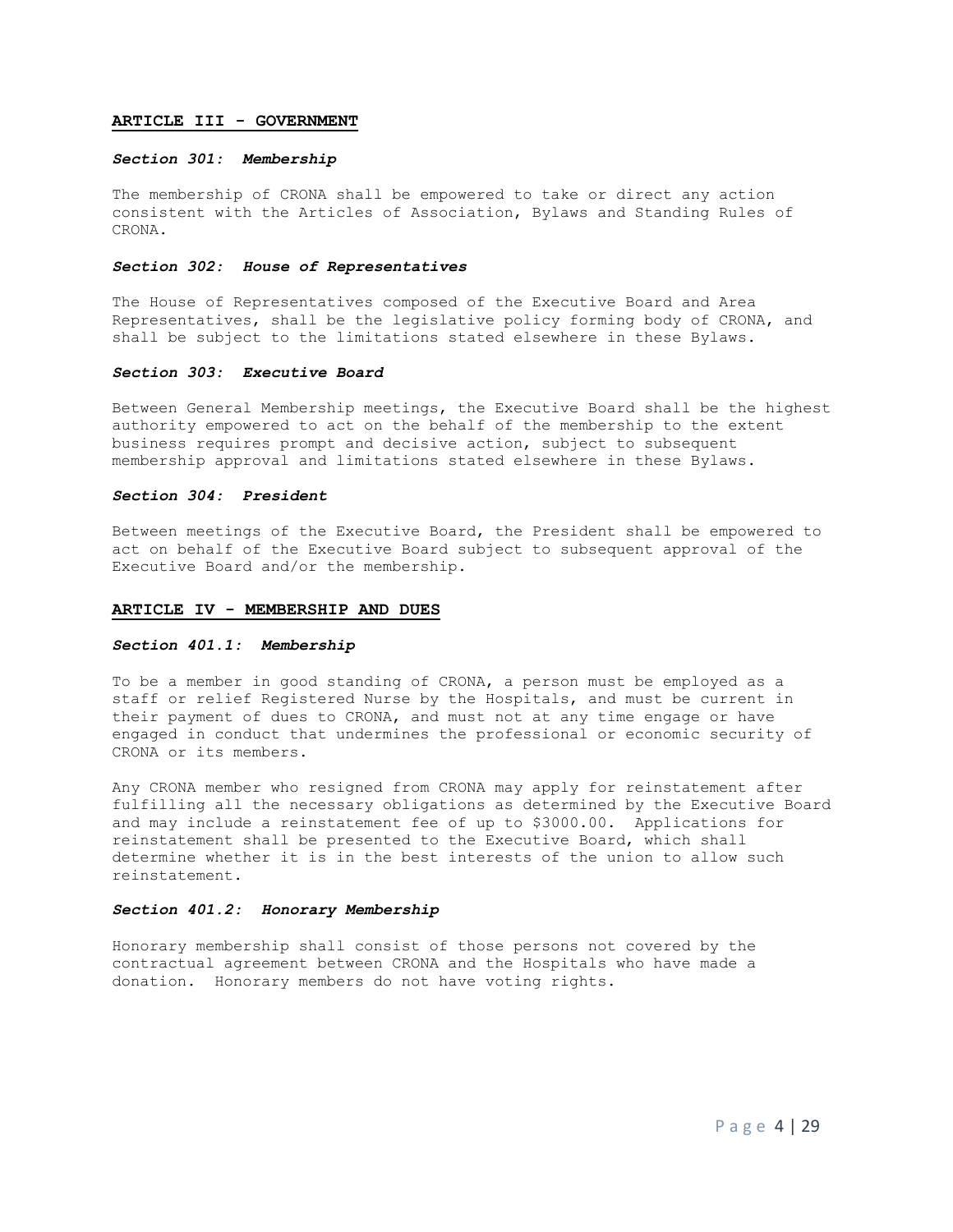#### *Section 402: Dues*

CRONA dues, as recommended by the Executive Board based on the actual and projected reasonable needs of CRONA, shall be determined by a simple majority at the House of Representatives. A change in dues is subject to ratification by secret ballot, by a simple majority of the members voting. The Executive Board shall advise of the need for any increase or decrease in dues. Dues may be paid in a lump sum to the CRONA Treasurer annually, through payroll deductions or in any other manner permitted by the Executive Board. A change in the amount of dues shall be limited to once yearly.

#### *Section 403: Rights and Privileges*

Each member in good standing of CRONA has the right to attend all membership and representatives' meetings and express views and opinions on matters and business properly before the meeting; to receive meeting minutes and newsletters: to nominate and vote, to serve as representative to the CRONA Convention if so elected; to serve in any CRONA elected position if so qualified and elected; to inspect CRONA's policy and financial statements; to receive a copy of the collective bargaining agreement; to receive a copy of the Bylaws; to have access to legal services provided by CRONA's attorneys on matters other than those related to CRONA's representation of members as their exclusive collective bargaining representative, if such services are provided by CRONA's attorneys, and with the member being responsible for any fees incurred; and generally to participate in the activities of CRONA in a responsible manner. All the preceding privileges of members in good standing may be denied to non-members and members not in good standing. These rights shall at all times be subject to the rules of procedure governing meetings and other reasonable rules established by the Executive Board not contrary to these Bylaws and CRONA's Policies and Procedures.

#### *Section 404: Short Term Union Employee*

Members in good standing may be requested by the Executive Board to become short-term employees to fulfill duties and work on special projects as requested by the Executive Board. The Executive Board shall determine the appropriate amount of fee. Fees are not intended to match a member's hourly wage at the hospital, but rather to show appreciation and help defray the costs associated with providing assistance to CRONA and its members. The criteria for setting fees will be developed and approved by the Finance Committee and Executive Board.

#### *Section 405: Restrictions*

No member or candidate for membership may take or at any time have taken any action which may jeopardize or be detrimental to CRONA or which would interfere with the performance by CRONA of its legal and contractual obligations as a collective bargaining agent. An elected official of CRONA who engages in any action which is detrimental to CRONA will be asked by the Executive Board to relinquish her/his elected position.

### *Section 406: Discipline*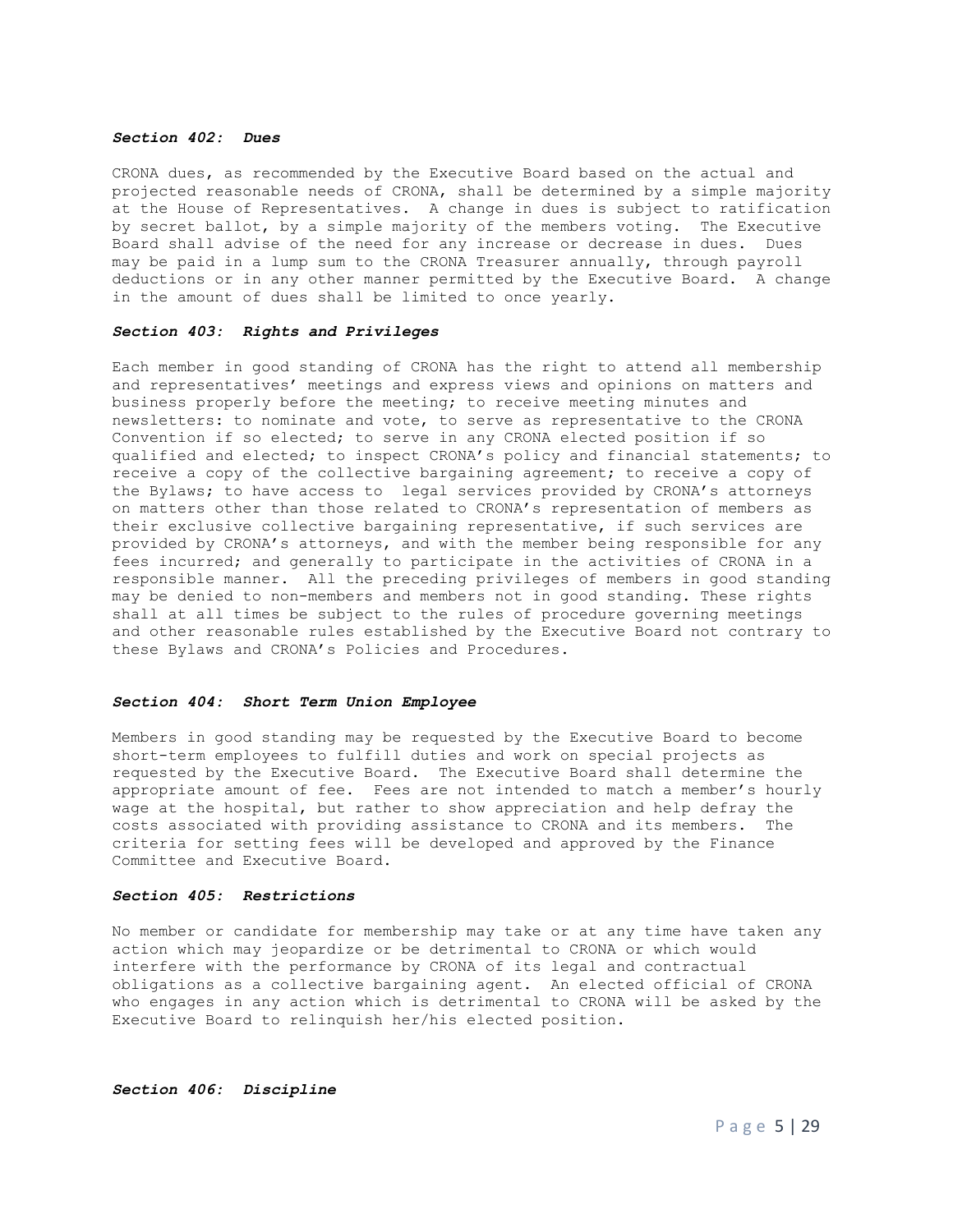Any member, who has engaged or who engages in conduct prohibited by this Article, violates the CRONA Bylaws and/or takes any action that tends to undermine or jeopardize or be detrimental to CRONA or its members shall be subject to charges in accordance with the applicable provisions of this Article. Crossing a lawful picket line established by CRONA or any other nurse organization in a primary dispute with the employer is also grounds for discipline. Discipline can be in the form of monetary sanctions, suspensions and/or expulsion from membership.

# *Section 407: Charges*

Any member in good standing may bring charges against other member(s). Charges against members shall be in writing. Each charge shall have a charging party proffering the charge. Charges must be filed no later than 90 calendar days after the knowledge of the alleged offense, except that when the alleged offense occurs during the pendency of a strike, the charge shall be filed within 90 calendar days from the conclusion of such strike. The charges shall contain a specific statement of the facts out of which the charges arose Charges of alleged violations must be filed with the Executive Board.

# *Section 408: Trials and Appeals*

No disciplinary action may be taken unless the member charged has been served with specific charges in writing; given a reasonable time to prepare a defense; and afforded a full and fair hearing.

#### *Section 409: Hearing Board*

A. The Hearing Board shall be comprised of one elected officer appointed by the President, who may appoint her/himself or designee, and two (2) to four (4) Area Representatives, each from different units, when possible, elected by the majority of Area Representatives present at the monthly general membership meetings.

B. The written notice composed by the President, or designee, must indicate the specific charges and must be served upon the member within thirty (30) calendar days of the Executive Board's receipt of the petition.

C. The person so charged will be afforded a reasonable time, not to exceed six (6) weeks, to prepare her/his defense.

D. The person so charged and/or hearing officers may call witness(es) to testify at a hearing which may be open/closed at the discretion of the person charged. If a transcript is desired by either party, the cost of the transcript should be carried by the party desiring it. Legal counsel, paid for by the person charged, may be present as a silent observer, at the option of the person charged.

E. The Hearing Board must render a decision by a simple majority vote and in writing within seven (7) calendar days from the close of the hearing or from receipt of the transcript, if the transcript is requested by CRONA, which shall include their specific findings as to why they reached such a decision.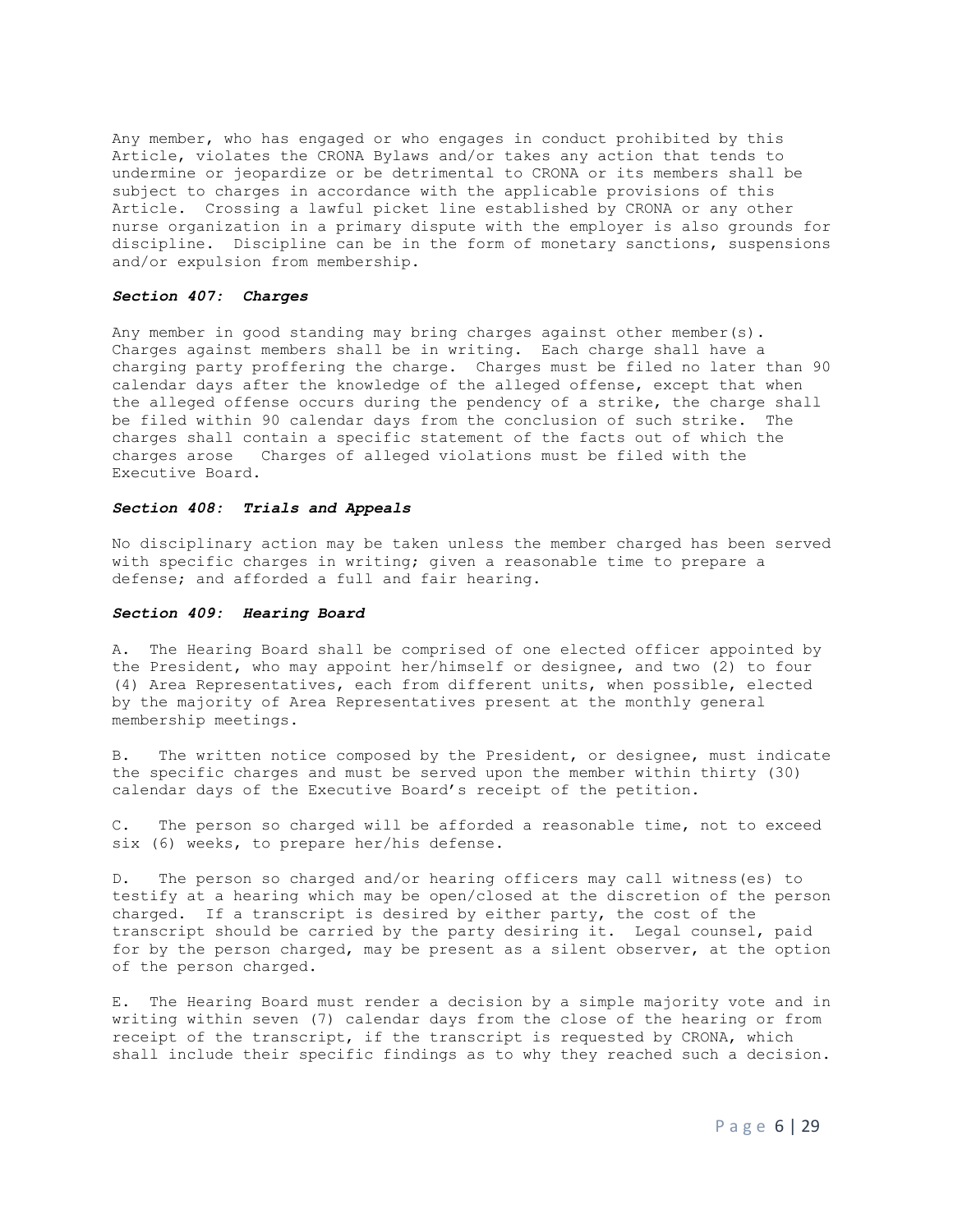#### *Section 410: Appeals*

A. If an appeal is requested, it must be submitted in writing to the Appeals Board within five (5) calendar days after the Hearing Board has rendered its decision.

B. The Appeals Board shall be comprised of an impartial member of the Executive Board and two (2) impartial Area Representatives, who shall render a decision by a simple majority vote within seven (7) calendar days. The Appeals Board shall not be comprised of members who participated on the original Hearing Board. The manner of selection shall be in accordance with Section 409 A. of this Article.

C. The Appeals Board may uphold the final decision or remand the decision to a different Hearing Board.

D. The decision of the Appeals Board or such different Hearing Board is final.

E. Time limits may be waived by mutual agreement.

#### **ARTICLE V - REPRESENTATIVES**

#### *Section 501: Area Representation*

Increases shall be recommended by the House of Representatives subject to the approval by a simple majority of the membership at a general membership meeting properly noticed.

#### *Section 502: Reimbursement*

Area Representatives are volunteers who will be reimbursed for reasonable expenses incurred in fulfilling their roles as Area Representatives. Increases shall be recommended by the House of Representatives subject to approval by a simple majority of the membership at a general membership meeting properly noticed.

#### *Section 503: Duties*

Area Representatives shall have the following rights and obligations:

A. To serve as a member of the House of Representatives.

B. Representatives are encouraged to notify the Executive Board if unable to attend the meetings or to send an alternate.

C. Representatives are responsible for the interpretation and explanation of the terms of the contract to members for assisting members in answering questions about the contract. Any questions a representative cannot answer will be referred to any of the officers for CRONA's interpretation.

D. Representatives shall contact the new staff members on their units in regard to explanation of the contract.

E. Representatives should remind staff members of the benefits that are available to them through CRONA and should encourage participation in CRONA.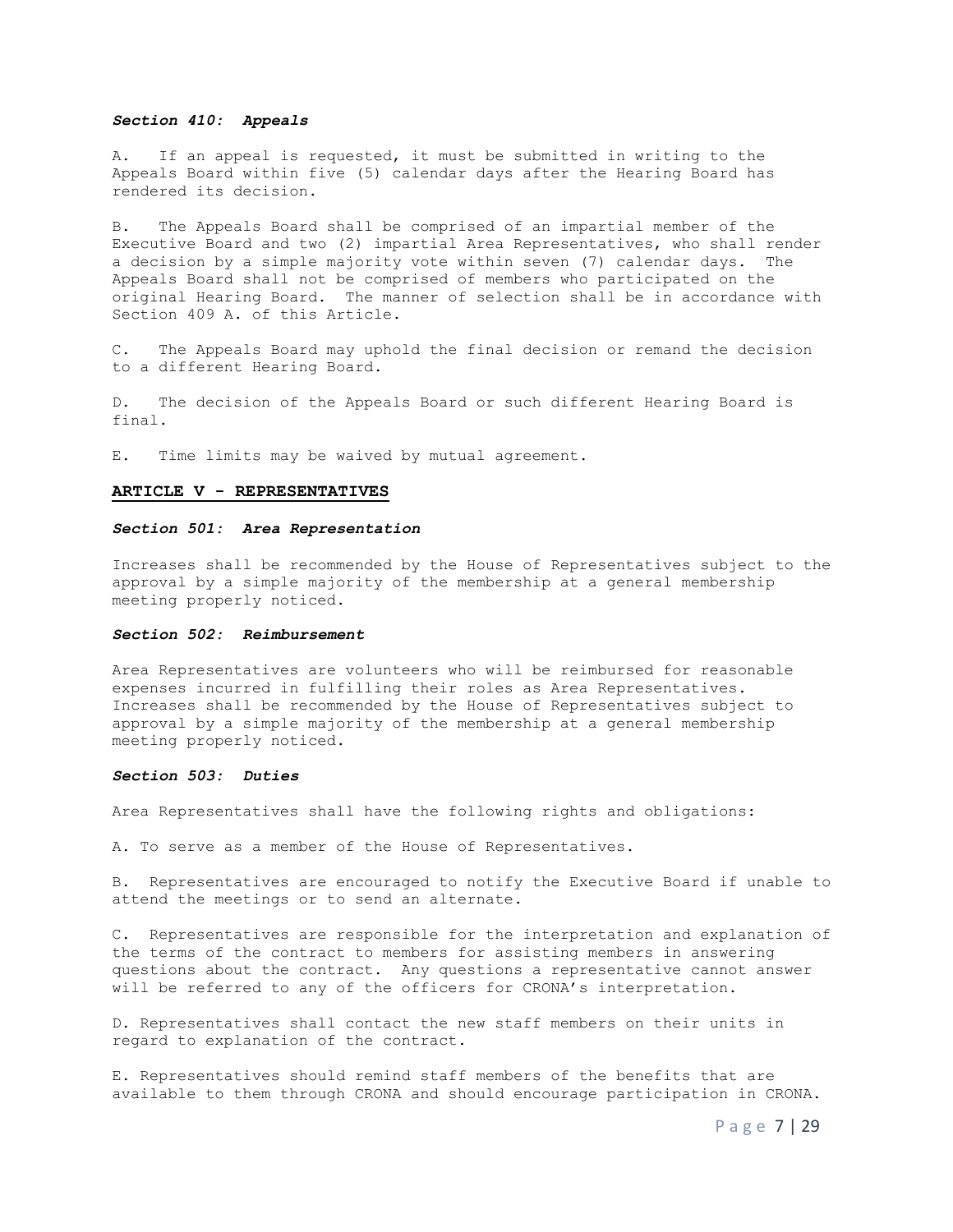CRONA matters can be discussed at breaks, mealtimes, and outside of patient care areas.

F. To orient the newly elected Area Representative. In case no such orientation occurred, it shall be done by the Executive Board or its designee.

G. Representative(s), as designated by the President, shall be available to attend investigatory/disciplinary meetings with members, if a member requests a representative to be present as a witness or to represent the member.

H. To contact members as directed by the CRONA Board during negotiations and on other occasions.

I. To maintain the designated unit CRONA bulletin board.

J. Representatives are obligated to notify the Executive Board preferably in writing of any issues related to contractual matters immediately.

#### *Section 504: Alternate Selection*

A. The designation of an Area Representative Alternate shall be made by the Area Representative(s) from the respective unit/area.

1. Representatives may designate an alternate from their unit to attend the monthly meeting or the annual convention if they are unable to attend. CRONA must be notified of the designation of an alternate prior to the meeting or convention.

B. The Alternate will assume voting privileges and receive reimbursement for reasonable expenses in absence of the Area Representative for whom they are substituting.

#### **ARTICLE VI - OFFICERS**

The officers of CRONA shall consist of the President, Vice President (SHC), Vice President (LPCH), four (4) Nurse Advocates, Secretary, Treasurer and Legislative Representative.

#### *Section 601: General Duties*

Each officer shall:

A. Perform such duties as are specified in the CRONA Bylaws and Standing Rules.

B. Submit an annual report in writing for publication.

C. On completion of the term of office, surrender to the new officer all property, documents and emails and copies thereof in her/his possession pertaining to the respective office.

D. Give at least sixty (60) calendar days written notice to the Executive Board prior to resignation.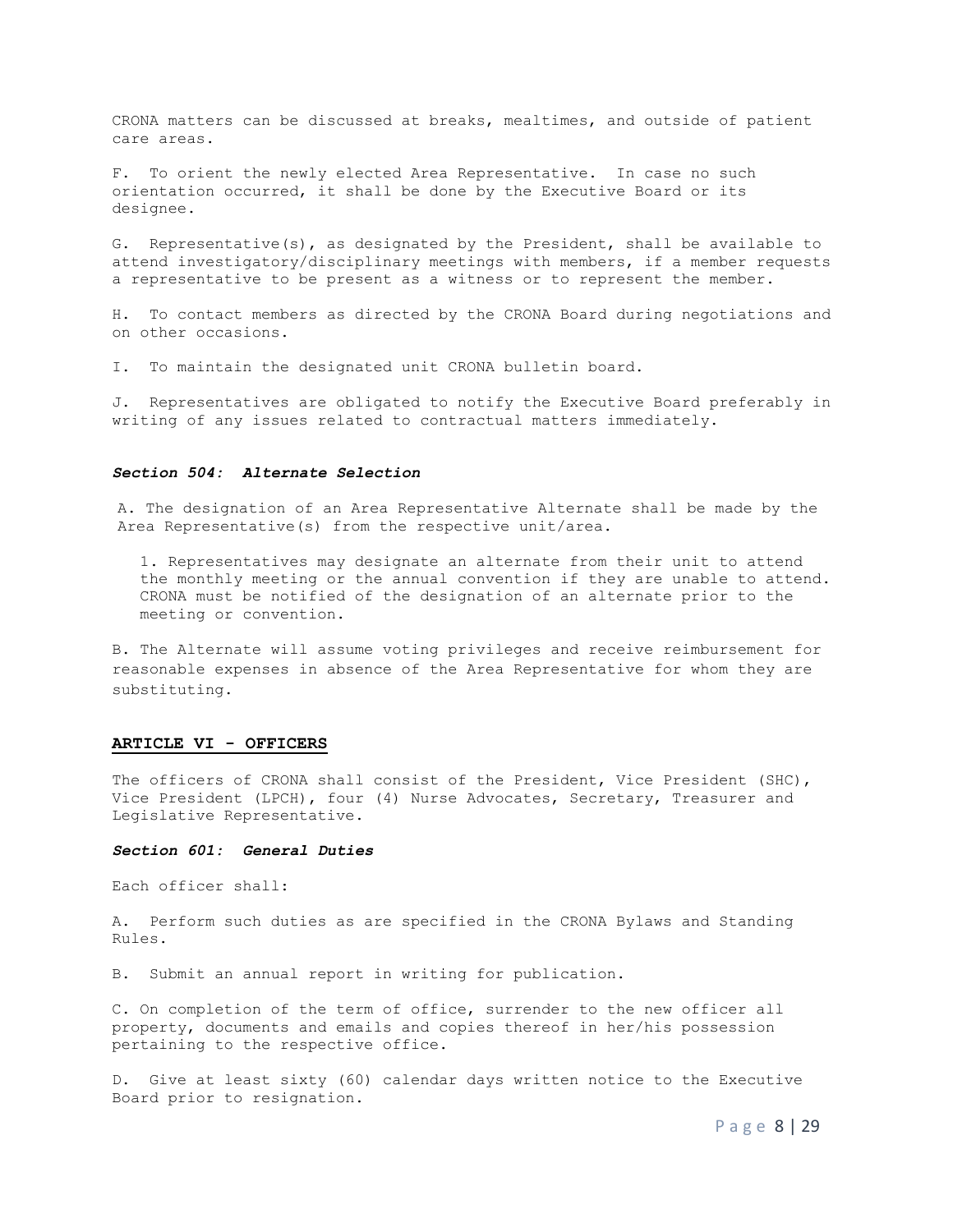#### *Section 602: Fees*

A. The officers of CRONA shall receive fees for the faithful and documented performance of their duties. Fees equal to four and one-half (4.5) full time positions will be distributed equitably among the officers. The Executive Board shall have the ability to further increase this to four and one-half (4.5) full time positions, subject to approval by the Area Representatives and availability of funds. Each officer shall receive fees based on her/his current hourly wage rate and the relief differential at the Hospital.

B. Immediate past officers of CRONA will receive fees for faithful and documented performance of orientation and assistance. The fees will be distributed as follows:

President, 8 days; Vice President (SHC), 4 days; Vice President (LPCH), 4 days; Nurse Advocates, 8 days; Secretary, 2 days; Treasurer, 3 days; and Legislative Representative, 2 days.

Each immediate past officer shall receive fees based on her/his current hourly base wage rate at the Hospital.

#### *Section 603: President*

The President shall be the Chief Executive Officer of CRONA and shall, subject to the control of the Executive Board, have general supervision, direction, and control of CRONA's business and have the general powers and duties of management usually vested in the office of the President of an association or labor organization, and, in addition to the duties specified below, shall have such other powers and duties as may be prescribed by the Executive Board or the Bylaws.

The President's duties shall include:

A. To act as spokesperson for CRONA.

B. To plan and preside over meetings of the general membership, Area Representatives, Executive Board and any joint CRONA/Hospital committees or meetings or designate an alternate.

C. To appoint CRONA task force members whenever there are no volunteers, providing that no more than a simple majority of the committee is comprised of members of one unit or area.

D. To be a member of any Negotiation Committee(s) and Team(s).

E. To be a co-chair of any Nurse Practice Committee, or to designate an alternate, and to encourage participation on, and communication to, all appropriate committees.

F. To serve as an ex-officio member of all committees.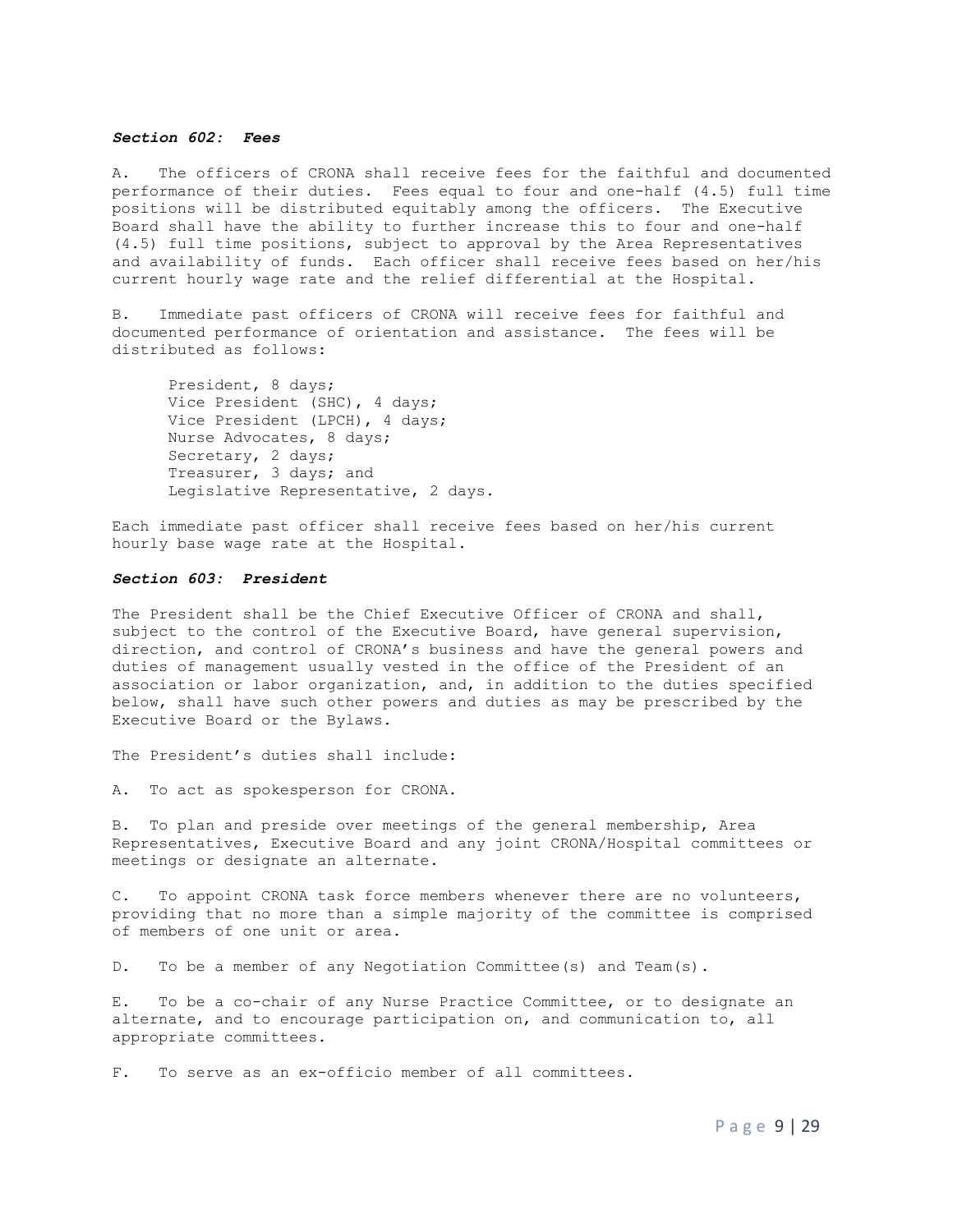- G. To serve, when determined appropriate by the Executive Board, as advisor to CRONA after his/her term expires.
- H. To orient the newly elected President.

#### *Section 604: Vice President (SHC)*

The Vice President (SHC) shall assist the President in the general supervision, direction, and control of CRONA's business at SHC. In addition to the duties stated below, the Vice President (SHC) shall have such other powers and perform such other duties as from time to time may be prescribed by the Executive Board or the Bylaws. A Vice Presidential position shall be filled by a nurse at SHC and voted on by SHC nurses only.

The Vice President's (SHC) duties include:

A. To assist the President.

B. To confer with committee chairs to see that committee reports are prepared to be presented at the CRONA meetings.

C. To propose to the Executive Board that a task force of Area Representatives be appointed to investigate an election challenge and to recommend its resolution to the Executive Board.

D. To serve, when determined appropriate by the Executive Board, as advisor to CRONA after his/her term expires.

E. To be a member of the SHC Negotiation Committee and Negotiating Team.

F. To orient the newly elected Vice President (SHC).

#### *Section 605: Vice President (LPCH)*

The Vice President (LPCH) shall assist the President in the general supervision, direction, and control of CRONA's business at LPCH. In addition to the duties stated below, the Vice President (LPCH) shall have such other powers and perform such other duties as from time to time may be prescribed by the Executive Board or the Bylaws. A Vice Presidential position shall be filled by a nurse at LPCH and voted on by LPCH nurses only.

The Vice President's (LPCH) position/duties shall include:

A. To assist the President.

B. To confer with committee chairs to see that committee reports are prepared to be presented at the CRONA meetings.

C. To propose to the Executive Board that a task force of Area Representatives be appointed to investigate an election challenge and to recommend its resolution to the Executive Board.

D. To serve, when determined appropriate by the Executive Board, as advisor to CRONA after his/her term expires.

E. To be a member of the LPCH Negotiation Committee and Negotiating Team

P a g e 10 | 29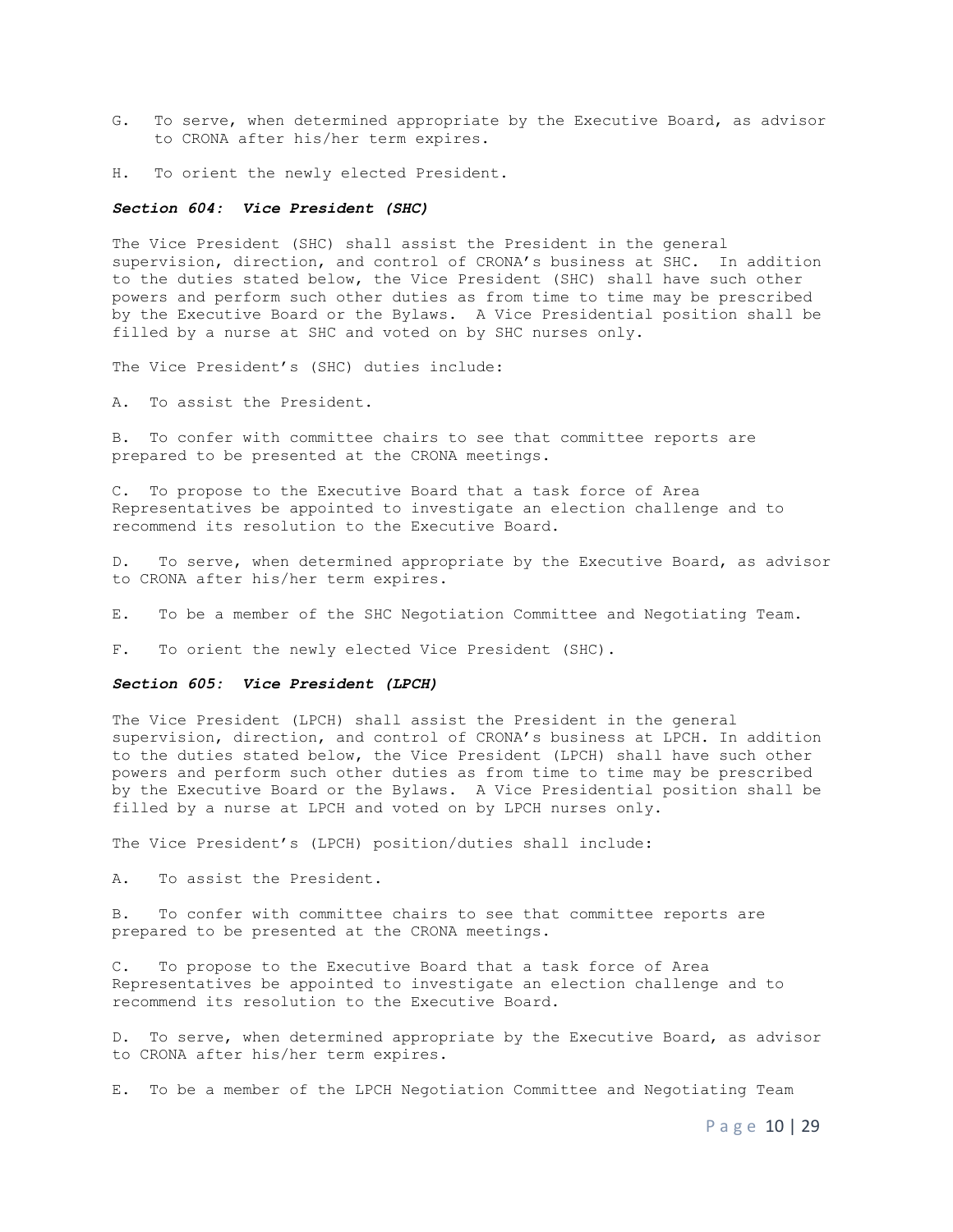F. To orient the newly elected Vice President (LPCH).

#### *Section 606: Nurse Advocates*

The Nurse Advocates shall be responsible for handling grievances and other labor-related matters or problems, and, in addition to duties stated below, shall have such other powers, and perform such other duties as may be prescribed by the Executive Board or the Bylaws.

The Nurse Advocate's duties shall include:

A. To assist in the administration of the CRONA's Collective Bargaining Agreement(s).

B. To represent fairly all members of the bargaining unit.

C. To ensure that contractual commitments are fulfilled.

D. To comply with the methods of adjusting grievances under the Agreement(s).

E. To coordinate all activities involving the handling and/or adjusting of grievances.

F. To keep a current record file on all issues raised by members of the bargaining unit.

G. To identify problem areas in the Agreement(s) and make recommendations to the Negotiation Committee(s).

H. To educate Area Representatives and members regarding rights and responsibilities under the Agreement(s).

I. To serve as advisors to any Negotiation Committee(s) and Team(s).

J. To orient the newly-elected Nurse Advocate(s).

#### *Section 607: Secretary*

The Secretary shall keep or cause to be kept a book of minutes of meetings and actions of the Executive Board and, in addition to the duties stated below, shall have such other powers and perform such other duties as may be prescribed by the Executive Board or the Bylaws.

The Secretary's duties include:

A. To keep and distribute minutes of all meetings of CRONA and general staff.

B. To arrange meeting places and send notices of the time and place of all general membership meetings of CRONA to all units.

C. To note attendance and present minutes for approval at each meeting.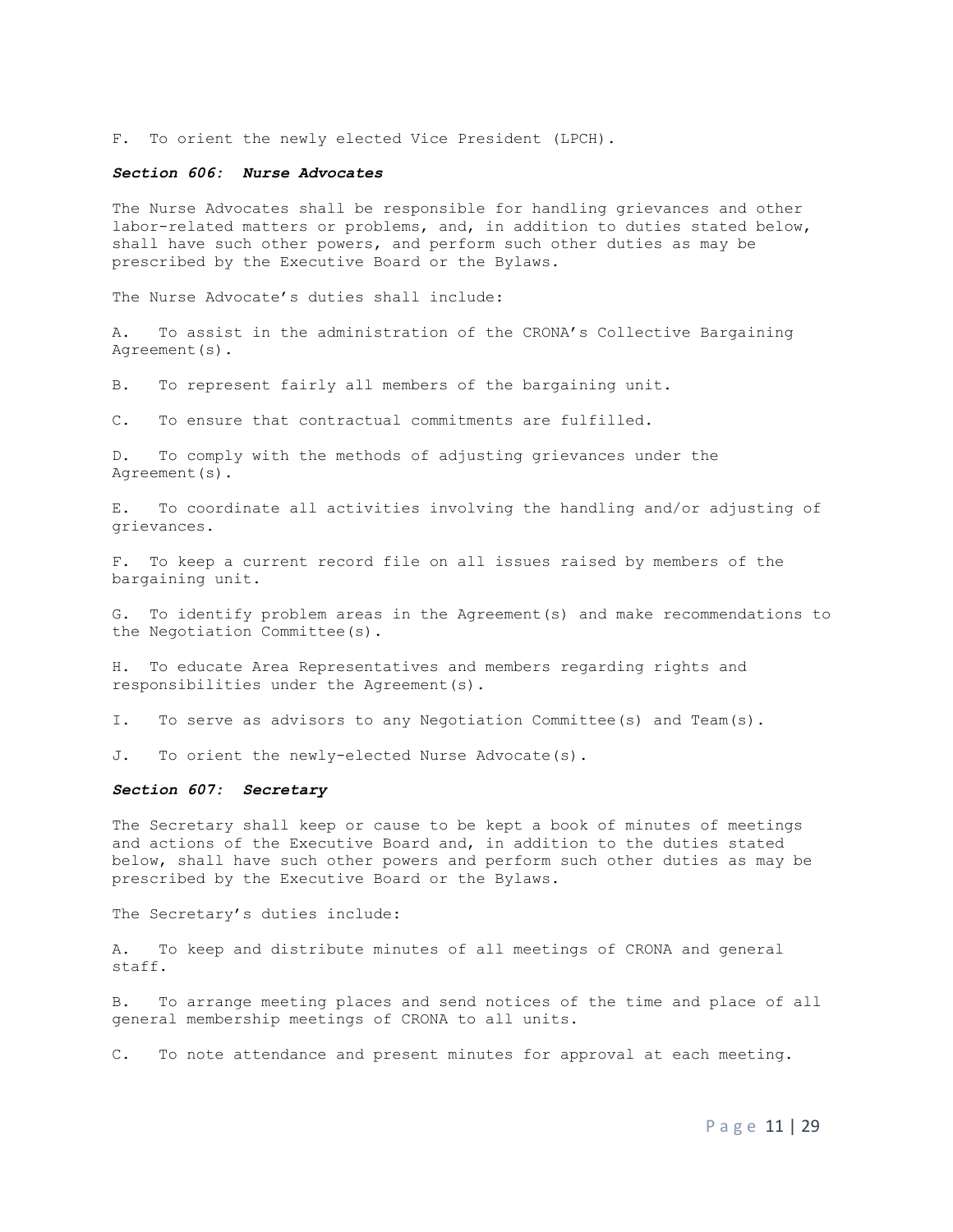D. To keep Area Representative list up to date.

E. To follow up with Area Representatives attendance and notify the Board and Representative when appropriate regarding absenteeism.

F. To conduct general correspondence of CRONA.

G. To preserve all papers, letters, and transactions of CRONA.

H. To post a current roster of officers, area representatives, ad hoc and standing committee members on the main CRONA bulletin boards. Vacancies will be posted as they occur.

I. To orient the newly elected Secretary.

#### *Section 608: Treasurer*

The Treasurer shall keep and maintain, or cause to be kept and maintained, adequate and correct books and records of the business transactions of CRONA. Such books of accounts shall at all reasonable times be open to inspection by any officer and any member. The Treasurer shall also deposit all monies and other valuables in the name and to the credit of CRONA with such depositories as may be designated by the Executive Board; shall not delegate except to the President or Executive Vice President the disbursing of funds of CRONA as may be ordered by the Executive Board; shall have the President or Executive Vice President be the second signature on all checks; shall have corresponding receipts for all cash transactions; and, in addition to the duties listed below, shall have such other powers and perform such other duties as may be prescribed by the Executive Board or the Bylaws.

The Treasurer's duties shall include:

- A. To recommend to the Executive Board possible avenues of investment for the funds, designated as reserve by the House of Representatives; and to invest those funds as directed by the Executive Board.
- B. To make available a financial report at each representative meeting.
- C. To maintain a current roster of all dues-paying and service-fee bargaining unit members.
- D. To orient the newly-elected Treasurer.
- E. To submit a certified independent financial audit every year.
- F. To prepare and submit the proposed written budget for the following year to the Executive Board for approval. The Board approved proposed budget and the YTD budget, for comparison, should then be mailed/given to each member of the House of Representatives, approximately one month prior to convention, for their consideration and review.

#### *Section 609: Legislative Representative*

The duties of the Legislative Representative, in addition to such other powers and performance of such other duties as may be prescribed by the Executive Board or the Bylaws, shall include: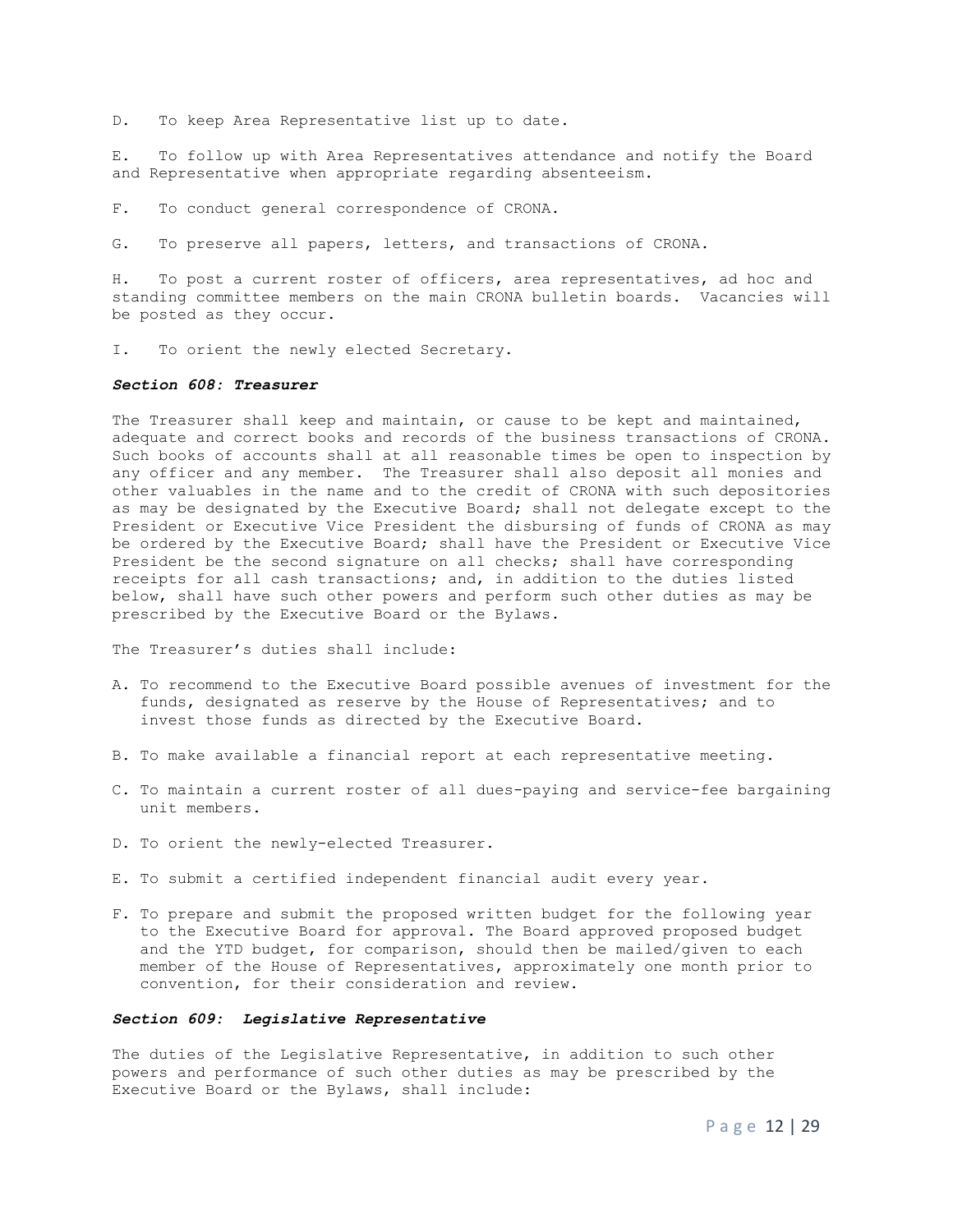A. To keep nurses informed of current and pending legislation and communicate to the legislators CRONA's position.

B. To maintain membership in the appropriate professional and/or labor organizations and committees. The Executive Board shall determine and make reasonable reimbursement on behalf of CRONA to the Legislative Representative and/or her or his designee for actual expenses incurred in attending conventions.

C. To present reports, as necessary, on current legislation to the Area Representatives and the Executive Board and for publication in the CRONA Newsletter.

D. To orient the newly elected Legislative Representative.

# **ARTICLE VII - NOMINATION AND ELECTION OF OFFICERS, STANDING COMMITTEE MEMBERS, AND AREA REPRESENTATIVES**

### *Section 701: Officers*

The officers of CRONA shall consist of a President, Vice President (SHC), Vice President (LPCH), four (4) Nurse Advocates, Secretary, Treasurer and Legislative Representative.

#### *Section 702: Area Representatives*

The Area Representatives of CRONA shall consist of one (1) Area Representative for each twenty (20) members or fraction thereof.

#### *Section 703: Eligibility*

A. Officers:

No member shall be eligible for nomination or election to office unless that person has been in a continuous state of good standing in CRONA in accordance with Section 401. CRONA officers shall not represent a unit or area.

B. Area Representatives:

No member shall be eligible for nomination or election to Area Representative unless that person has been in a continuous state of good standing in CRONA in accordance with Section 401.

#### *Section 704: Nomination*

A. Officers:

Nominations for regular election of officers are due by 11:59 p.m. on September  $1^{st}$  of every election year. Every member in good standing shall be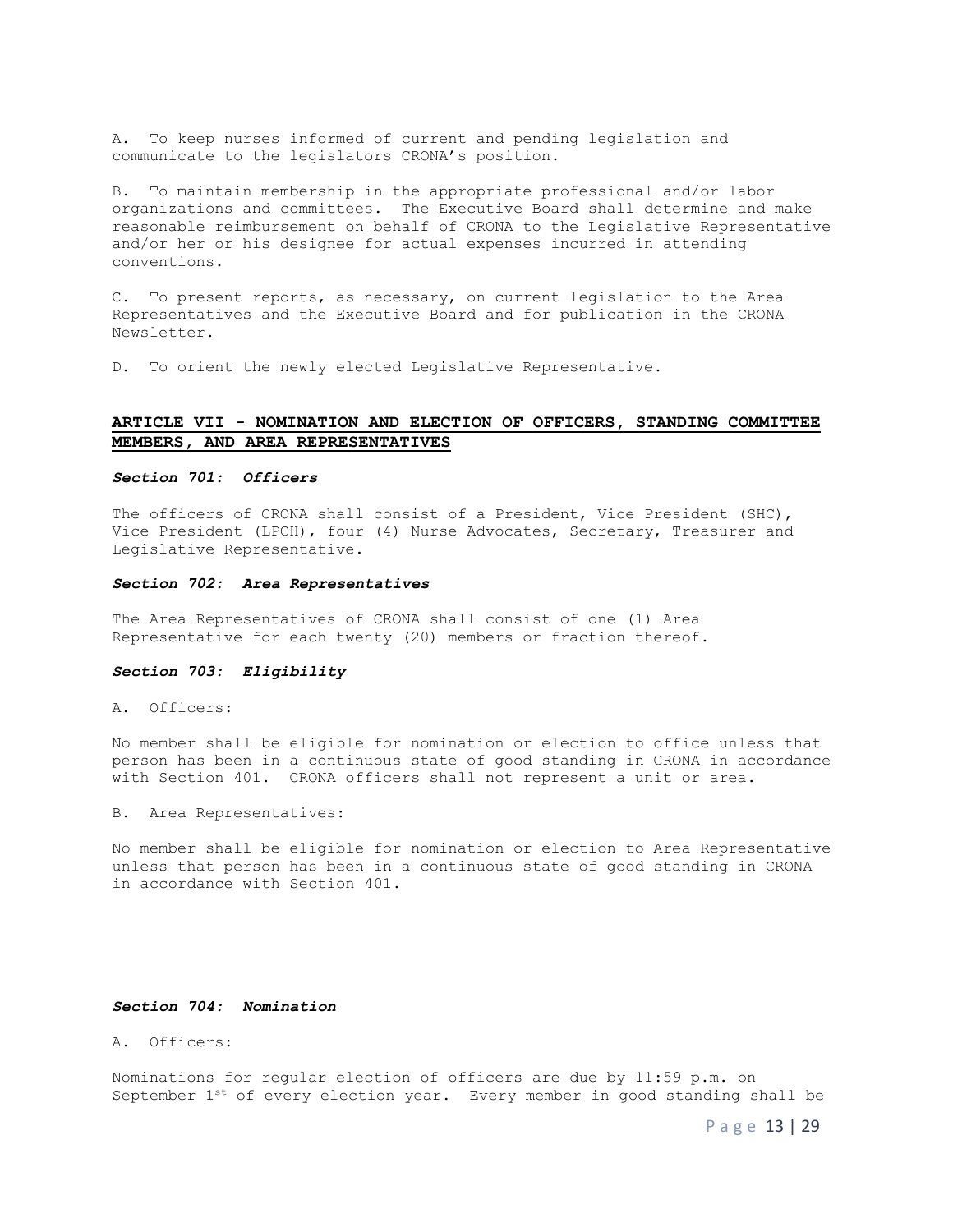able to nominate candidates and run for election, subject to Section 703. Each nominee must have a Consent To Serve on file with the Ballot Committee.

The Consent To Serve shall include the following:

- 1) Name
- 2) Office sought
- 3) Unit at the Hospital(s)
- 4) Objectives while in office
- 5) Qualifications
- 6) Signature
- 7) Acknowledgement of the CRONA Campaign Standing Rules

 8) Agreement to uphold the duties of the office as outlined in the CRONA Bylaws.

These shall be made available to the members at all times.

B. Area Representatives:

Nominations for regular election of Area Representatives shall be held in accordance with the provisions stated in Section 703. Each nominee must have a Consent To Serve on file with the Ballot and Election Committee.

C. No member shall be a candidate for the Executive Board and area representative in the same election.

D. A person may be elected by a write-in vote only if a Consent To Serve is on file with the Ballot Committee before the polls are closed.

### *Section 705: Notice of Election*

Regular elections of Officers, Area Representatives, Standing Committee Members and Negotiation Committee(s) shall be conducted by the Ballot Committee in the Fall once every three years. A reasonable advance notice of fifteen (15) calendar days will be given by mail to members to their last known address.

#### *Section 706: Term of Office*

A. The term of office for Officers, Area Representatives, Standing Committee Members, and Negotiation Committees shall begin on December 1 of the year in which the election is held. The term of office shall be for the same number of years, but not to exceed three years, as the term of the collective bargaining agreement.

B. In the event an Officer position remains vacant after the election, Section 713 in the Bylaws would govern.

#### *Section 707: Voting*

Voting shall be done by secret ballot. Proxies may be used for Strike Votes and Contract Ratification only. Officers and Area Representatives, and shall be elected by a plurality of members voting in an election conducted by the Ballot Committee. In case of a tie (except for the Executive Board and Negotiation Committee), the choice shall be determined by lot by the Ballot Committee chairperson at the Area Representative and General Membership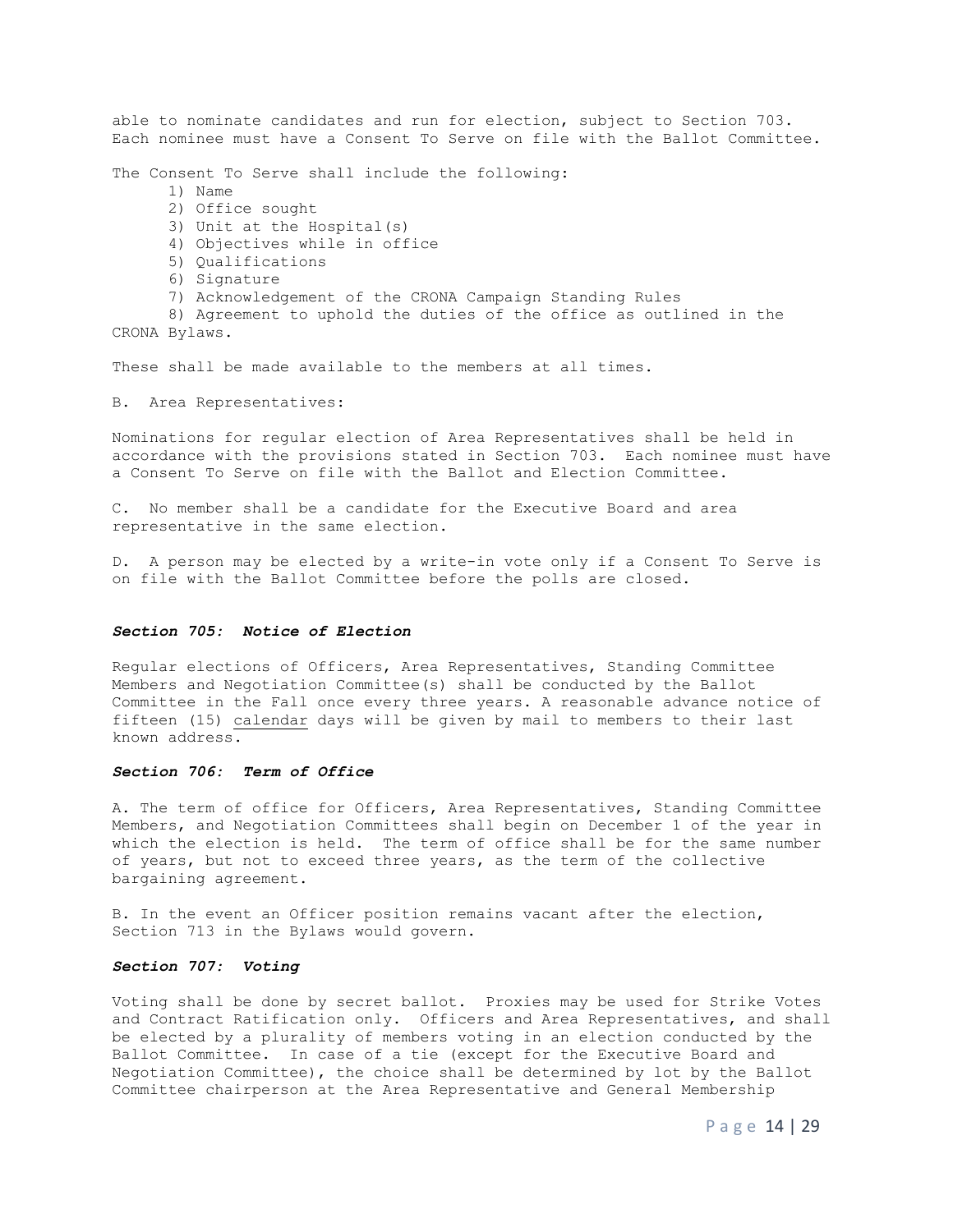meeting. A special vote will be conducted within two (2) weeks in case of a tie for Executive Board and Negotiation Committee.

#### *Section 708: Vote for Candidates*

Each member in good standing, without discrimination, shall be allowed to vote for candidates.

#### *Section 709: Membership List*

Candidates shall have equal access to the CRONA membership list. The reasonable cost of such list shall be determined by the Executive Board.

#### *Section 710: Right to Observe*

Each candidate is permitted to have a CRONA member as an observer at all polling and counting stations.

#### *Section 711: Use of CRONA Funds*

CRONA funds may not be used by any members to assist the candidacy of any individual seeking CRONA office.

### *Section 712: Election Challenge*

Any challenge to an election shall be filed with either the Vice President (SHC) or the Vice President (LPCH) within ten (10) calendar days after the election. Such challenge shall be resolved in accordance with the procedure specified in Section 604. C and 605. C.

#### *Section 713: Vacancies*

A. President:

In the event of a permanent Presidential vacancy, one of the two sitting Vice Presidents will be elected by majority vote of the Executive Board to serve as President until the end of the existing term. The vacated Vice President position will then be filled following the procedures in Section 713.B.

If a temporary Presidential vacancy (e.g. medical leave) begins in an oddnumbered calendar year, the Vice President (SHC) will perform the duties of the President until such time that the temporary vacancy ends.

If a temporary Presidential vacancy (e.g. medical leave) begins in an evennumbered calendar year, the Vice President (LPCH) will perform the duties of the President until such time that the temporary vacancy ends.

During a temporary Presidential vacancy, the Vice President acting as President shall have all powers of, and be subject to all restrictions upon, the President.

Any dispute regarding when a permanent or temporary Presidential vacancy has begun or ended will be resolved by majority vote of the members of the Executive Board other than the President.

B. Officers: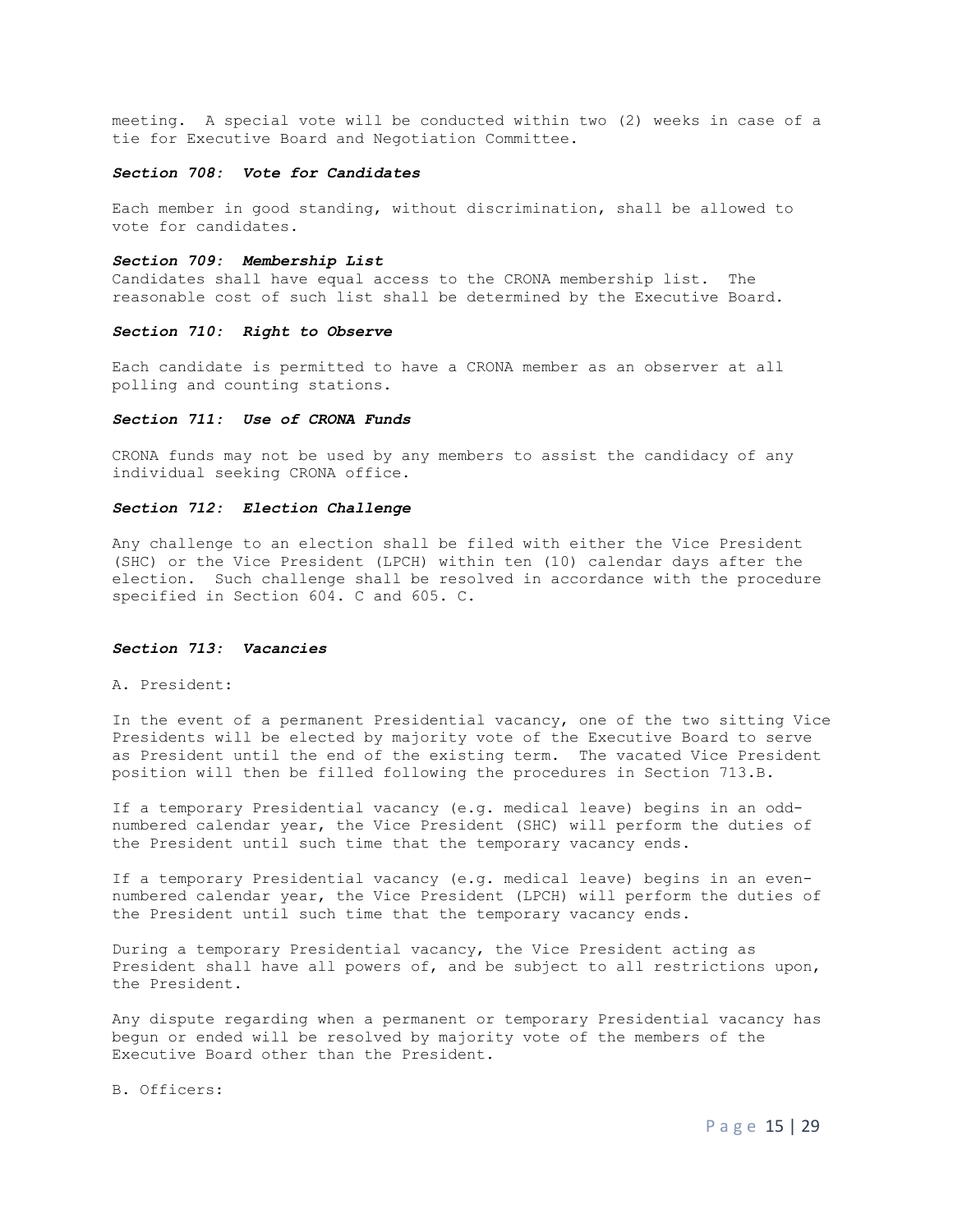The filling of a vacancy in any office (except that of President) because of death, resignation, removal, disqualification or any other cause shall be done by a majority vote of the remaining members of the Executive Board from a list of candidates submitted by the Ballot Committee, subject to confirmation by the membership at the monthly general meeting. If not confirmed, the process will repeat as above until a candidate is confirmed.

#### C. Area Representatives:

An Area Representative vacancy shall be filled by a consensus of the remaining Area Representative(s) for that unit. If there are no Area Representative(s) for that unit, a vote of the CRONA membership of that unit will be held to fill the position as outlined in the CRONA Policy and Procedure Manual.

D. Notice of *vacancies* will be posted on the website and sent out in the Monthly Area Representative and Membership Meeting Minutes.

#### *Section 714: Removal of Officer, Committee Member, or Area Representative*

A. Any officer, committee member, or Area Representative may be removed from office for serious misconduct, failure to perform her/his duties, and violation of the provisions specified by Article IV, Section 405.

B. A charge against an officer, committee member, or Area Representative may be brought by: 1. A written charge signed by at least four (4) members of the Executive Board, or 2. A petition to the Executive Board signed by two hundred (200) members representing both hospitals with neither hospital having more than two-thirds (2/3) of the petitioning members. *Exception:* A petition regarding LPCH Vice President must be signed by one hundred (100) LPCH-only members. A petition regarding SHC Vice President must be signed by one hundred (100) SHC-only members.

C. No officer, committee member, or Area Representative shall be removed from office unless the officer charged has been served with specific charges in writing, given a reasonable time to prepare a defense, and afforded a full and fair hearing in accordance with Article IV, Sections 409 and 410.

#### *Section 715: Bonds*

All financial officers shall be bonded through CRONA in the amount required by law.

#### **ARTICLE VIII - EXECUTIVE BOARD**

*Section 801: Powers and Limitations*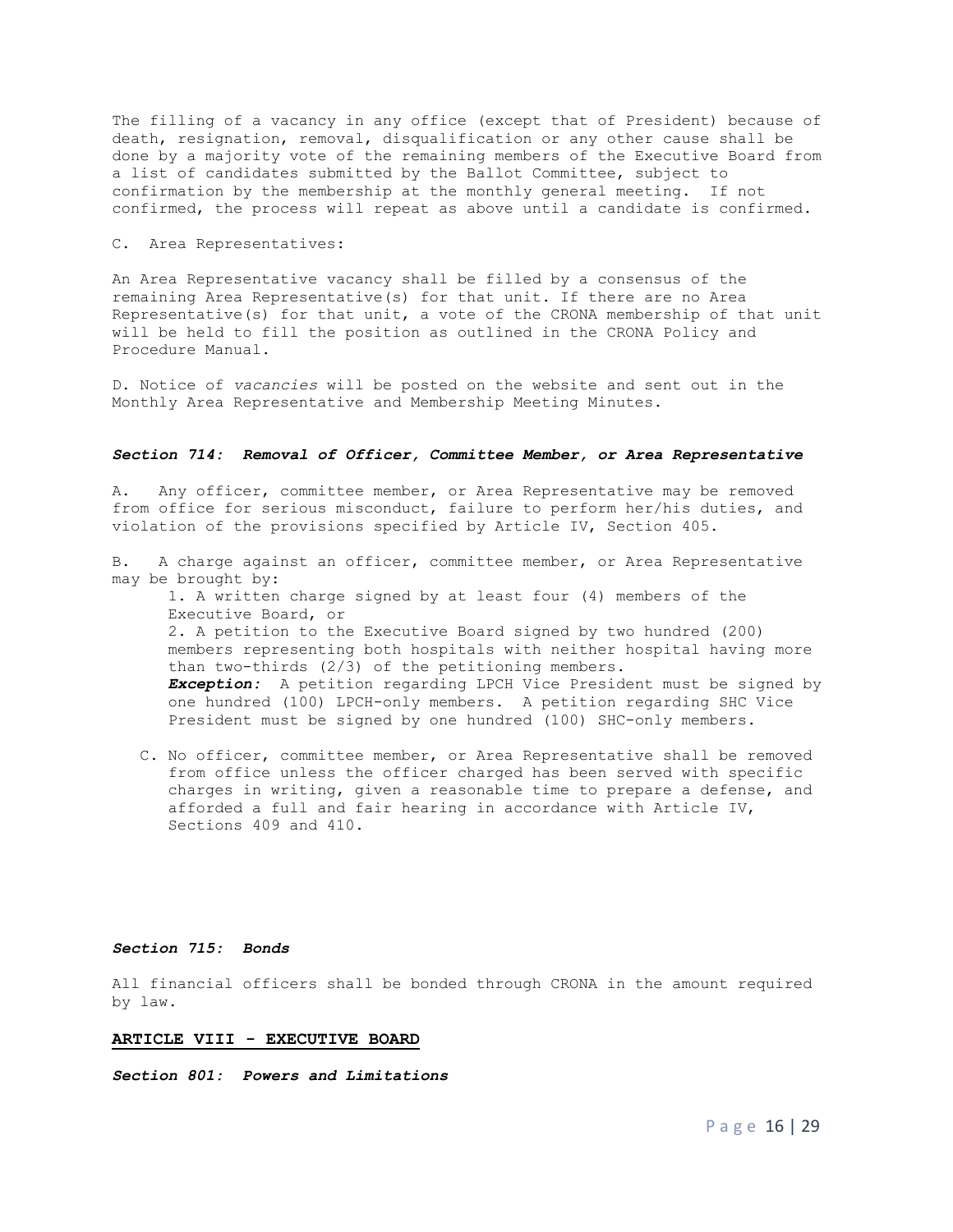Subject to the provision of the Articles of Association and these Bylaws, the business and affairs of CRONA shall be managed and all associate powers shall be exercised by or under the direction of the Executive Board, which shall be comprised of at least six (6) officers. Without prejudice to these general powers, and subject to the same limitations, the Executive Board shall have the power to:

A. Determine equitable distribution of fees to the officers within the limits set by the House of Representatives and the Bylaws.

B. Borrow money on behalf of CRONA, subject to approval of the membership.

C. Make any provisions which it deems necessary for collective bargaining with the Hospitals, including but not limited to timely notices.

D. Carry out, monitor, and otherwise ensure compliance by the parties with the provisions of any collective bargaining Agreement negotiated by CRONA.

E. Prepare for and end a strike, enforce rules of conduct as established by the House of Representatives, establish a strike fund and do other acts as it deems necessary in relation to labor-related activities, subject to Article XIII.

F. Designate the place for the holding of any general membership meeting or meetings, including the annual Convention of the House of Representatives.

G. Employ such legal counsel, accountants or other consultants or independent contractors or employees, as it deems necessary for the conduct of the business affairs of CRONA.

H. Enter into business contracts on behalf of CRONA and may authorize any agent or agents to enter in any contract which the Executive Board determines will benefit members and/or CRONA.

I. Engage in and authorize any activities which are related to and will foster the purposes and objectives of CRONA.

J. Appoint a parliamentarian for Area Representative meetings, general membership meetings, special meetings, or other meetings.

K. The Executive Board may determine the need for and appoint a task force as the business of CRONA may require. Each such task force shall have such authority and perform such duties as the Executive Board determines.

L. Maintain a policy and procedure manual governing the business practices and operation of CRONA. This manual will be reviewed and updated at least annually, prior to the Convention, by a task force consisting of four (4) members of the Executive Board and four (4) CRONA members subsequent to notice and an opportunity for input from CRONA members. This manual shall be available for review by members of CRONA. The four non-Board members will be chosen from volunteers from different units, if possible, and chosen by the Board*.*

M. To designate an Executive Board Officer to assume the responsibilities of managing CRONA's information technologies.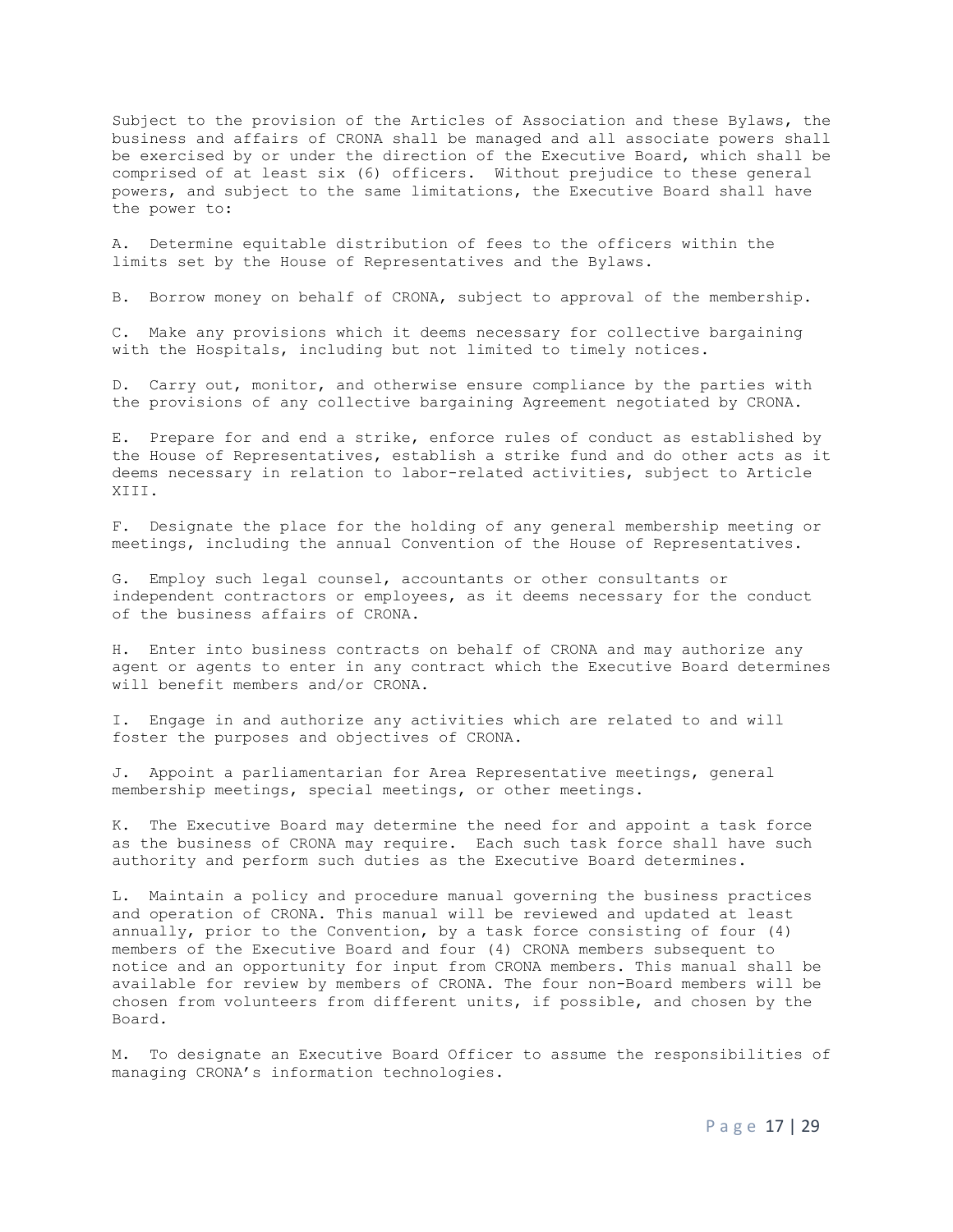N. To endorse a political candidate that promotes and supports nurses.

#### *Section 802: Quorum*

A. In case of an absence, a quorum for the transaction of business by the Executive Board shall consist of six (6) members of the Board. Approval of issues shall require no fewer than six (6) votes. Every act or decision done or made by a majority of the Executive Board present at a meeting duly held at which a quorum is present shall be regarded as the act of the Executive Board. Any Executive Board member who will not be available shall designate another Board Member in writing to execute his/her proxy as defined in CRONA's Policy and Procedure Manual. A copy of the proxy will be attached to the minutes.

B. Any action required or permitted to be taken by the Executive Board may be taken without a meeting, provided all officers are informed about such action and majority of the Board shall consent to such action.

#### *Section 803: Executive Board Meetings*

The Executive Board shall meet at least once a month which shall be open to the general membership subject to reasonable limitations as determined by the Executive Board.

#### *Section 804: Executive Board Expenditures*

Expenditure of above \$2500, unless allocated by the budget, shall be subject to approval by a simple majority of the quorum present at the monthly meeting, after sufficient notice has been given to the general membership regarding this matter. There shall be no deficit spending.

#### *Section 805: Membership in Professional Organizations*

There may be one to two  $(1-2)$  memberships to professional organizations/unions paid by CRONA. CRONA may reimburse one to two (1-2) members for reasonable expenses to attend a professional/ union convention.

#### **ARTICLE IX - HOUSE OF REPRESENTATIVES**

#### *Section 901: House of Representatives*

The legislative and policy forming body of CRONA shall be the House of Representatives. It shall consist of elected Area Representatives and the Executive Board. Each member present in the House of Representatives shall have one (1) vote. The House of Representatives shall have the authority to direct the membership and Executive Board in order to fulfill the purposes and objectives of CRONA.

#### *Section 902: Meetings*

A. The House of Representatives shall meet no later than October of each year.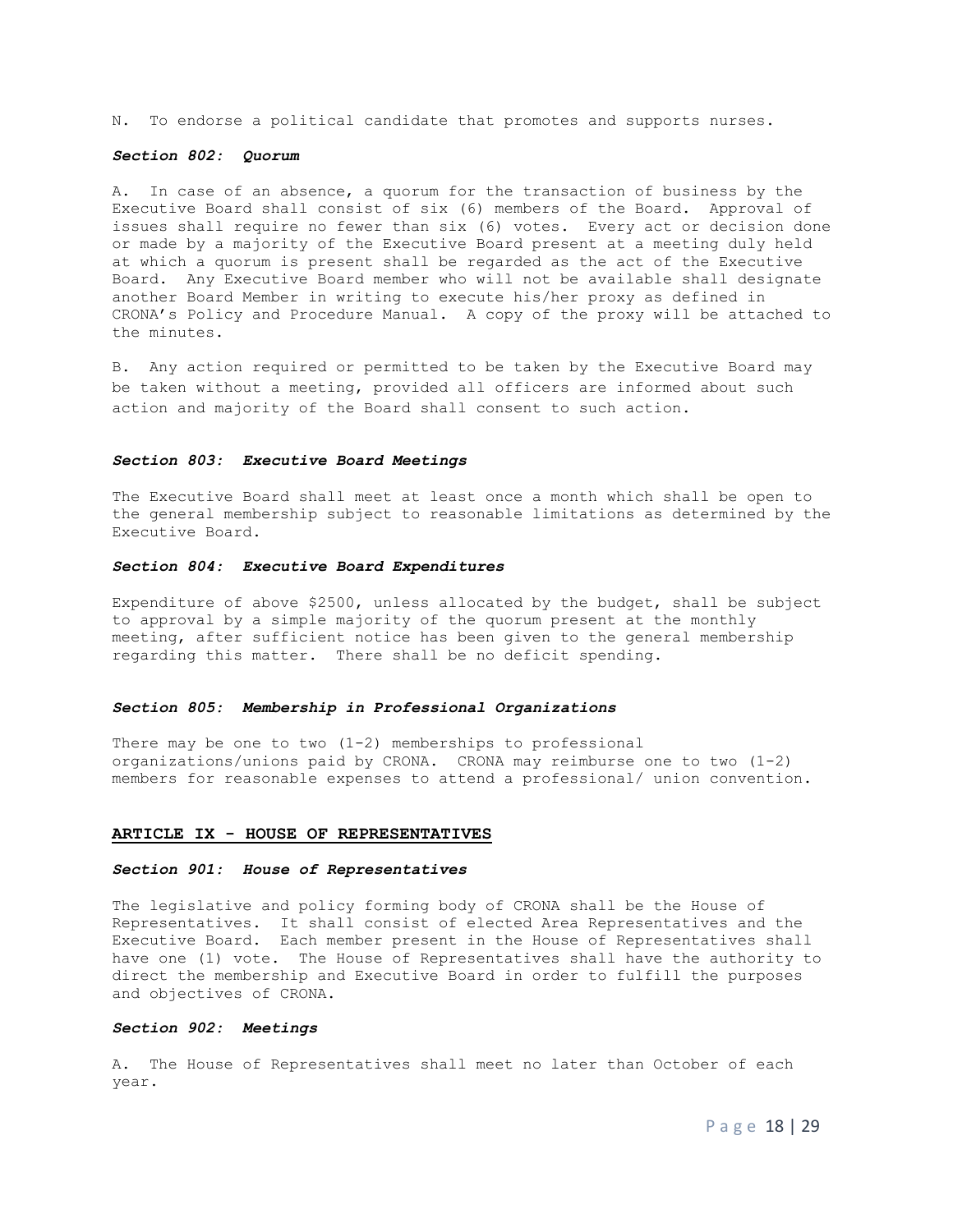B. Special meetings of the House of Representatives may be called by either: 1. The Executive Board; or

2. The Executive Board, within two (2) weeks after receipt of written requests of not less than twenty-five (25%) percent of the Area Representatives; or

3. The Executive Board, within two (2) weeks after receipt of written signed requests of not less than twenty (20%) percent of the CRONA membership.

C. All meetings will be held at a time and place specified by the Executive Board. Notices shall be mailed (electronically or by postal service) to all Area Representatives:

1. At least sixty (60) calendar days before the first day of the Annual Convention; and

2. At least two (2) weeks prior to a special meeting.

### *Section 903: Representatives*

Representatives shall be elected according to Article VII.

#### *Section 904: Quorum*

A. Annual Convention: The quorum for the House of Representatives shall consist of two-thirds (⅔) of the members of the House of Representatives and shall include six (6) CRONA Executive Officers, at least one of whom shall be the President, Vice President (SHC), or Vice President (LPCH).

B. Special Meetings:

The quorum for a special meeting shall consist of fifty (50%) percent of the Area Representatives or alternates and five (5) CRONA Executive Officers.

#### *Section 905: Functions*

The functions and responsibilities of the House of Representatives will be:

A. To adopt proposed amendments to the Bylaws, subject to subsequent ratification by the membership.

B. To approve, disapprove or amend proposed budget or dues for the forthcoming fiscal year, subject to subsequent ratification by the members.

C. To approve resolutions and platforms.

D. To appoint task forces as the business of the Convention may require.

E. To evaluate the progress of CRONA in meeting stated purposes and objectives.

F. To approve rules of conduct for a strike.

G. To adopt rules governing the convention.

*Section 906: Fees*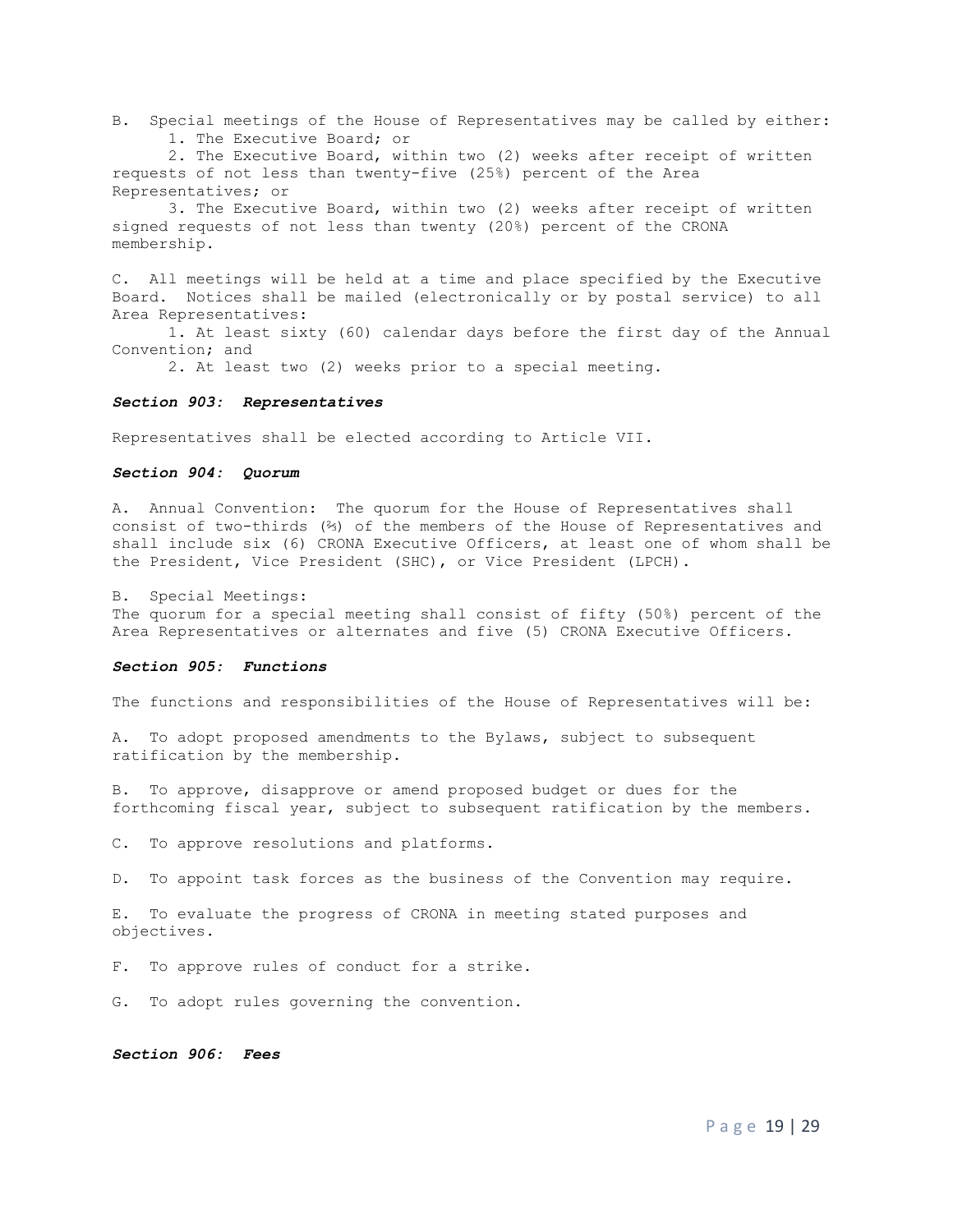On attending the Convention, the following members will have their expenses paid, the amount to be determined at each prior Convention in the annual budget.

- 1. Area Representatives
- 2. Convention Task Force Chairperson
- 3 2. Standing Committee Members

An eligible member will receive fees equivalent to the number of hours of their shift when attending the Convention.

#### **ARTICLE X - MEETINGS**

#### *Section 1001: Area Representative and General Membership Meetings*

Meetings of the Area Representatives shall be held once each month and shall be open to the general membership. At any such meeting of the Area Representatives, the Officers shall be entitled to vote and a quorum shall consist of one-half  $(1/2)$  of the total number of Executive Board Officers and Area Representatives, excluding those removed and unfilled vacancies.

#### *Section 1002: Special Meetings*

Special meetings of the general membership may be called by the Executive Board or by petition to the Executive Board of five (5%) percent of the membership. Any such petition shall state the matters to be discussed or any business to be transacted at such a meeting. Notice to the membership shall be given no later than two (2) weeks prior to the date of that meeting. There shall be scheduled at least two (2) meetings, to provide an opportunity for discussion and to ensure participation by the general membership. If a vote is required, it shall occur no later than seven (7) calendar days after that meeting. A majority vote of the members voting is required. Special meetings of the Area Representatives may be called by the Executive Board. The Executive Board shall determine how to give, and shall give reasonable notice of all such special meetings. Attendance at special meetings shall be limited to CRONA members and invited guests.

#### *Section 1003: General Membership Voting*

A. Except in cases where secret ballot is required by law, a vote may be by proxy which must be filed at the polls on the day of the vote.

B. Proxy Holder: Any member in good standing is eligible to hold no more than nine (9) proxies.

#### *Section 1004: Robert's Rules of Order*

Any parliamentary questions shall be governed by Robert's Rules of Order revised.

#### **ARTICLE XI - STANDING COMMITTEES**

*Section 1101: Standing Committees*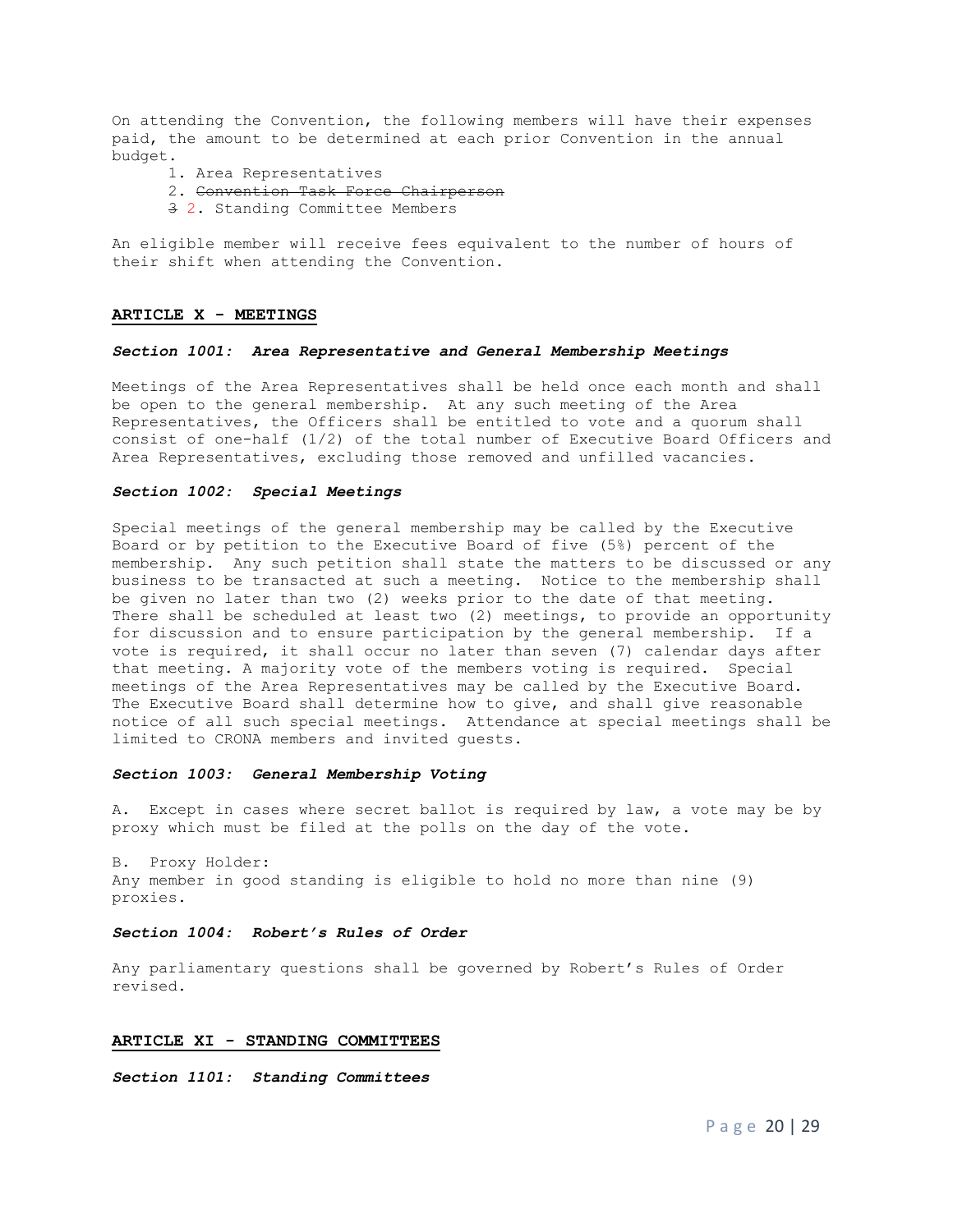*Negotiation Committees (SHC and LPCH) Bylaws Committee Ballot and Election Committee Finance Committee Strike Committee Communication Committee*

A. In general, the Standing Committee shall:

1. Be empowered to make recommendations, and

 2. Present recommendations to the membership of the House of Representatives.

B. Members of Standing Committees may receive fees or reimbursement for fulfilling their responsibilities and working on special projects. The Executive Board shall determine the amount of the fees or reimbursements. Fees and reimbursements are not intended to match the member's hourly wage at the hospital, but rather to show appreciation and help defray the costs associated with providing assistance to CRONA and its members. The criteria will be developed and approved by the Finance Committee and the Executive Board.

#### *Section 1102: Eligibility*

To be eligible to serve on any Standing Committee, a member must have been in continuous good standing with CRONA according to Section 401.

#### *Section 1103: Election Process*

Unless otherwise noted, all members to Standing Committees provided by these Bylaws shall be elected by a plurality of members. They shall be elected in accordance with the provisions stated in previous Articles and serve for a term as specified by these Bylaws.

#### *Section 1104: Chairperson*

A. The Chairperson of each Standing Committee shall be elected by secret ballot by the members of said Committee.

B. The Chairperson of each Standing Committee shall keep and submit to the Executive Board minutes of committee meetings.

#### *Section 1105: Vacancies*

In case of vacancy(s), the standing committee members will fill the vacancy by plurality vote. If the Committee fails or is unable to act to fill a vacancy, the Executive Board may appoint an eligible candidate.

#### *Section 1106: Subcommittees*

Subcommittees may be appointed as long as no additional financial obligations are incurred.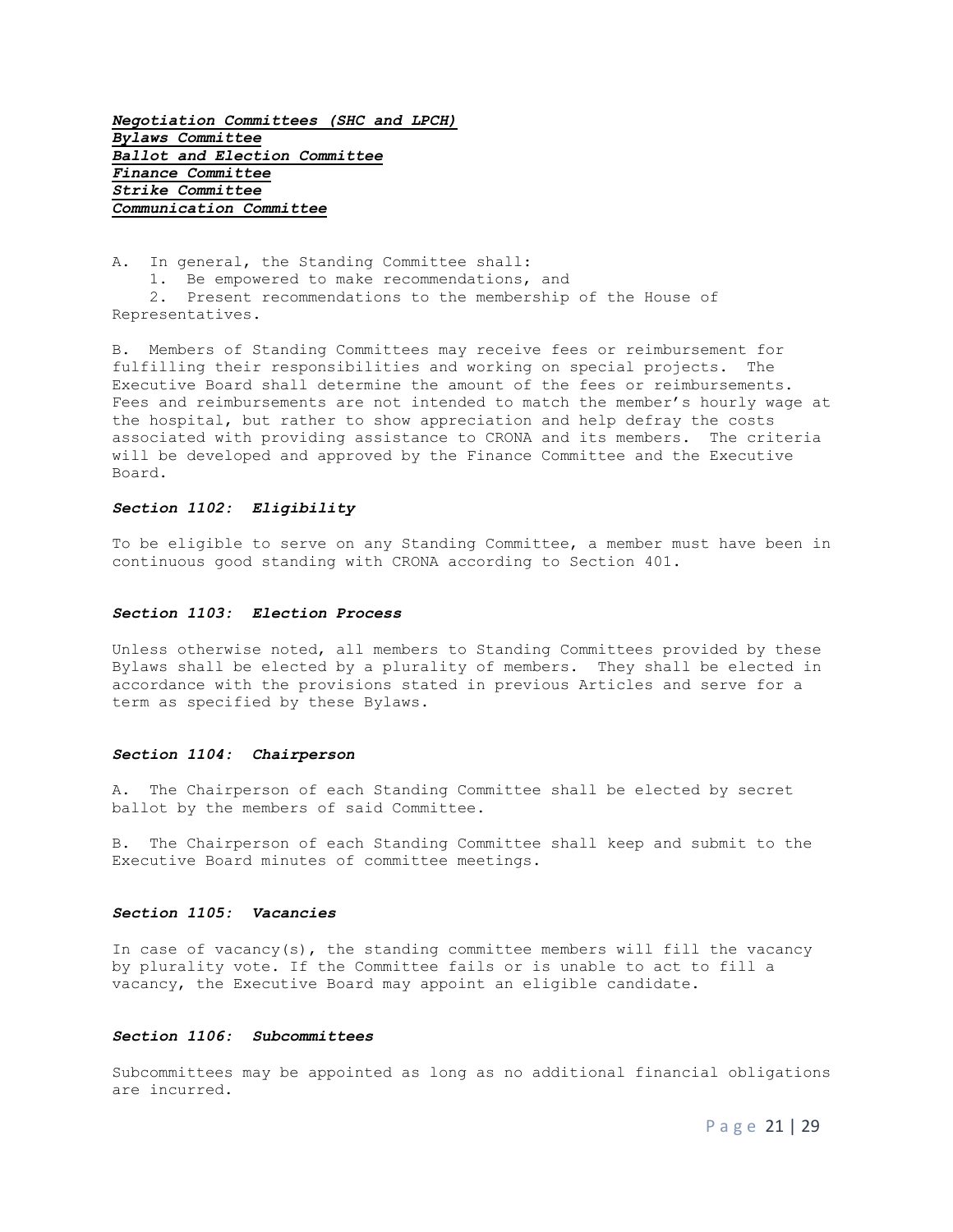#### *Section 1107: Negotiation Committees*

- A. To be comprised of no less than twelve (12) members, including but not more than six (6) members of the Executive Board. Members of the previous Negotiation Committees, and members of the Executive Board may serve as advisors.
- B. Term of membership: Shall extend from the time of election to the ratification of the new contract(s).
- C. Training will be provided.
- D. Meetings: Monthly or as necessary. A quorum for meetings requiring a vote shall consist of at least two-thirds (⅔) of the members elected, including the chair.
- E. Duties are:

 1. To gather present information regarding trends in the economy that affect nurses' standards of working and living conditions.

- 2. To keep CRONA abreast of contracts in California and particularly in the Bay Area.
- 3. To keep CRONA abreast of CNA and ANA activities in economic security programs.

 4. To prepare contract proposals to be submitted to the Hospital at the beginning of the contract negotiations.

 5. To elect, by secret ballot, the Chief Negotiator and members of the Negotiating Team.

 6. To submit contract proposals to the Executive Board for review, to be returned to the Negotiation Committee within ten (10) working days of receipt of the contract proposals.

#### *Section 1108: Negotiating Teams*

- A. Each Negotiating Team shall be comprised of a total of 7 members of the Negotiation Committee. The Negotiating Committee shall elect 5 of the members. The President and the Vice President (SCH) shall automatically be members of the Negotiating Team for SHC. The President and the Vice President (LPCH) shall automatically be members of the Negotiating Team for LPCH.
- B. Duties of the Negotiating Team(s) shall be:
	- 1. To negotiate the new contract.

2. To keep the Negotiation Committee informed.

 3. To present the tentative agreement to the membership by providing each member with a written summary of the tentative agreement, and

 4. Present the tentative agreement to at least three (3) special membership meetings prior to the ratification vote.

C. The Negotiating Team may receive fees for the documented performance of their duties. Each team member may receive fees based on her/his current hourly base wage rate at the Hospital for scheduled shifts on the days they are released and not paid by the Hospital for the purpose of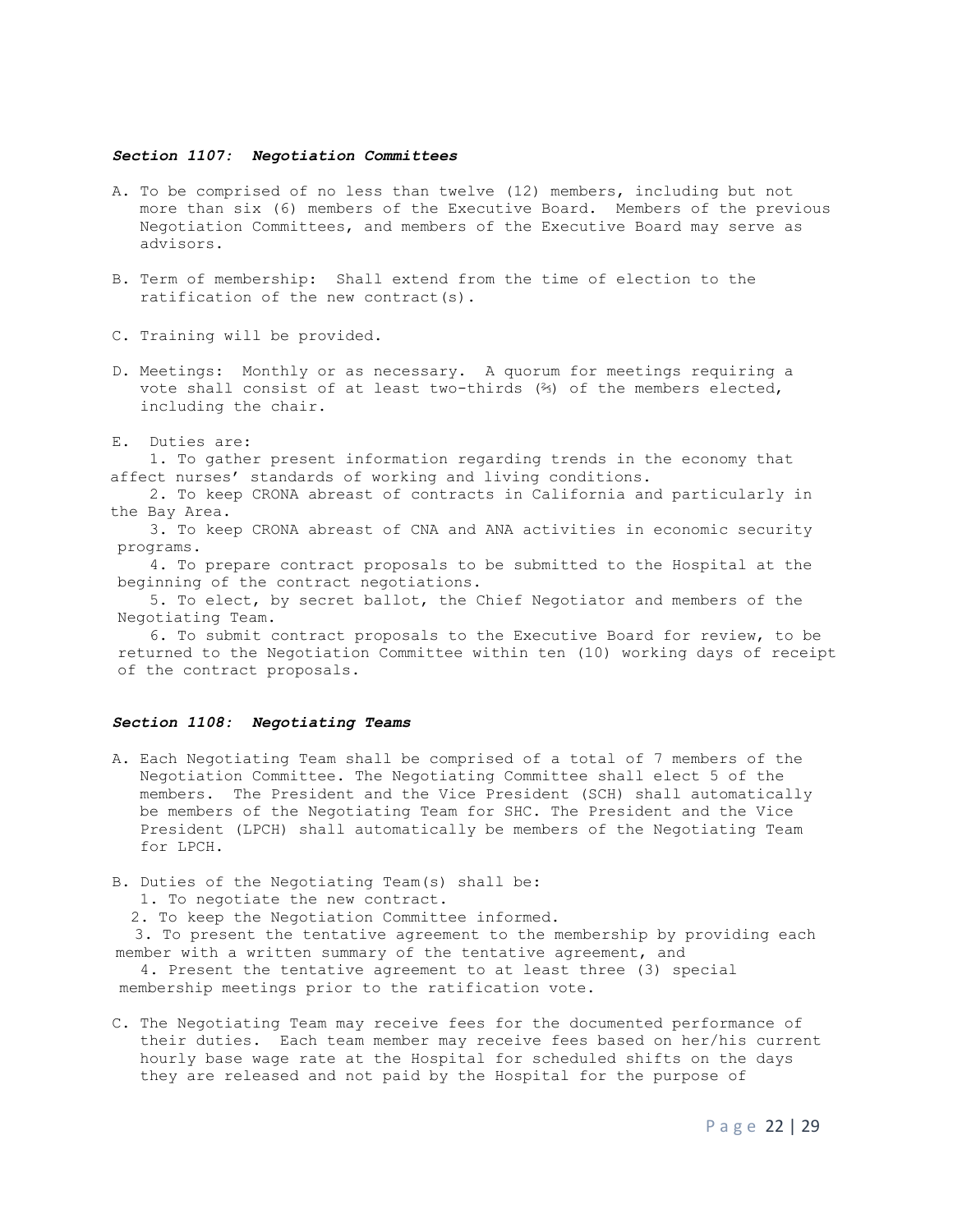negotiating the new contract and for preparation and presenting the tentative agreement.

#### *Section 1109: Bylaws Committee*

A. The Bylaws Committee shall be comprised of nine (9) members. At least seven (7) members of the Bylaws Committee shall not be members of the Executive Board. The purpose of the committee is to interpret, review and propose revision of the CRONA Bylaws.

#### B. Duties are:

1**.** To interpret the Bylaws as needed, which shall be binding.

 2. To hold annual forums at which a review of present Bylaws and proposed amendments will be addressed. The date of these forums will be posted thirty (30) calendar days in advance.

- 3. To prepare amendments by:
	- a. Publishing reasonable notification to the membership of intent to revise.
	- b. Reviewing all proposed amendments to CRONA Bylaws to ensure compliance with the Articles of the Association.
	- c. Initiating its own amendments to the CRONA Bylaws.
	- d. Submitting proposals to CRONA Executive Board and legal counsel for review, to be returned to the committee within ten (10) working days of receipt of Bylaw proposals.
	- e. Presenting to the House of Representatives any proposed changes in CRONA Bylaws for their consideration.

### *Section 1110: Ballot and Election Committee ("Ballot Committee")*

A. The Ballot Committee will be composed of up to nine (9) CRONA members. Ballot committee members cannot concurrently serve on the CRONA Executive Board.

B. Duties are:

 1. To determine the balloting method for voting within the allocated budget.

 2. To prepare ballots and conduct voting for elected positions, ratifications and any other such vote as delegated by the Executive Board.

 3. At the direction of the Executive Board, the Ballot Committee shall meet and prepare a list of offices and positions to be filled. This shall be mailed to the membership, at least six (6) weeks prior to election, requesting names of candidates and their qualifications.

 4. To determine whether each candidate meets the eligibility criteria and to notify each candidate(s) if such criteria is not met. Appeals may be made to the Bylaws Committee.

5. To mail to each candidate, CRONA's Campaign Standing Rules.

 6. At the request of the Executive Board, to prepare ballots for ratification by the general membership.

 7. To arrange for CRONA members to staff the polls for election, ratification, and strike.

 8. To write rules of conduct of voting which shall be ratified or rejected by the House of Representatives. These rules shall be posted and announced prior to any voting and shall include: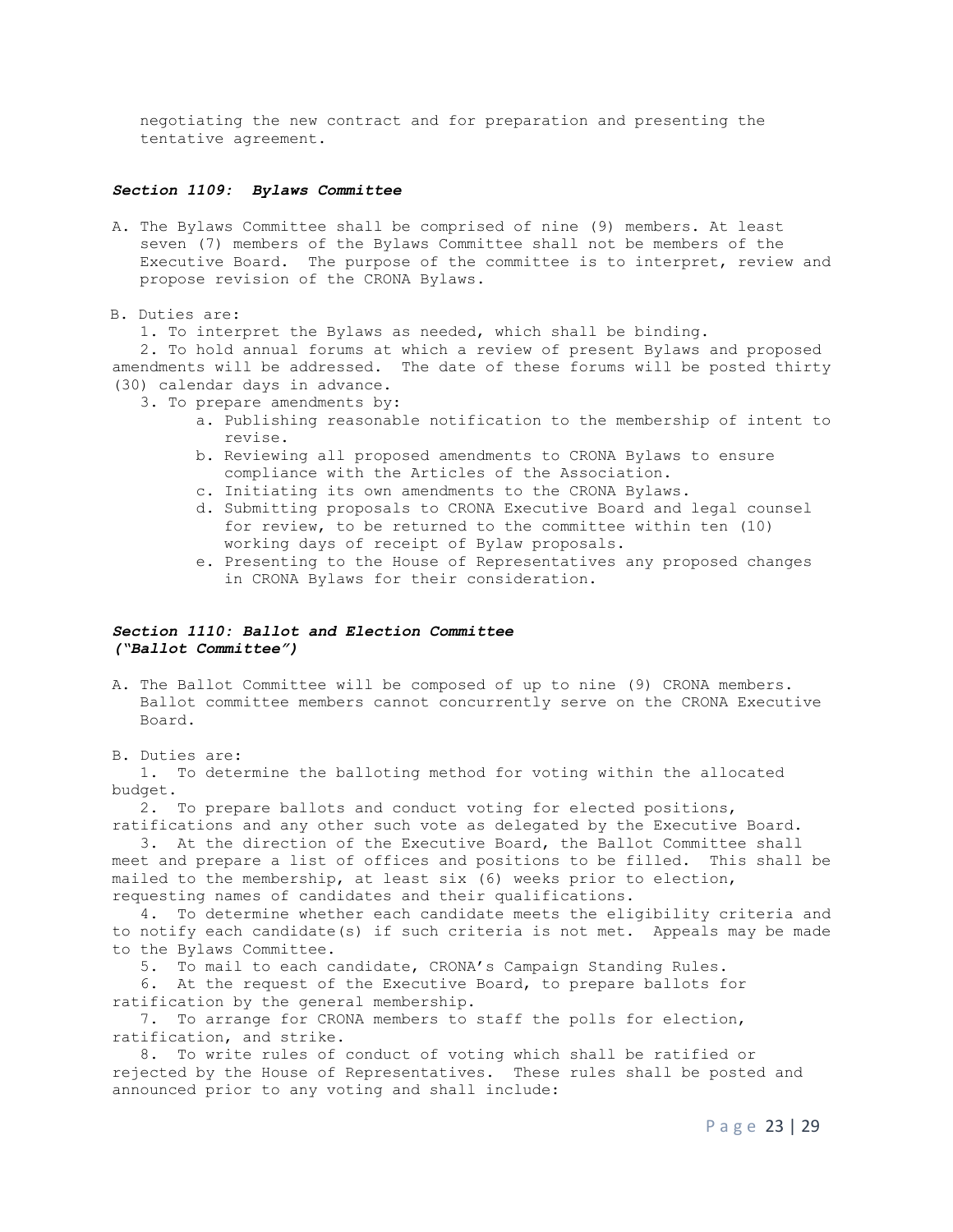- a. Date and time of voting.
- b. Guidelines for assuring proper conduct at the polls.
- c. Guidelines for the use of proxies.

 9. To tabulate or delegate tabulation of voting, and report results to the Executive Board and general membership.

10. To hold ballots, credentials, and election records for one (1) year.

#### *Section 1111: Finance Committee*

- A. The Finance Committee shall be comprised of five (5) members.
- B. Executive Board members may not concomitantly serve on the Finance Committee, with the exception of the President, who is ex-officio member of all standing committees and the Treasurer who is an ex-officio member. The President and Treasurer are not eligible to vote on committee issues.
- C. The Finance Committee is an advisory committee to the Executive Board, the Area Representatives and the CRONA membership. The Finance Committee will make recommendations regarding CRONA's finances with emphasis on Executive Board expenditures and the investment of reserves.
- D. Report on their activities at least once a year, either in writing or in person.

#### *Section 1112: Strike Committee (Contingency Committee)*

- A. The Strike Committee will be composed of up to twelve (12) members.
- B. Duties are to develop and/or revise rules of conduct for strike actions and present to the House of Representatives for approval.

#### *Section 1113: Communication Committee*

- A. The Communication Committee shall be composed of five (5) members.
- B. The purpose of the committee is to provide CRONA members with timely communication, maintain present modes of communication, and adopt future methods of communication. The CRONA Secretary shall be the Chair of the Communication Committee.

C. Duties are:

 1. To assist the CRONA Executive Board in providing timely information to the membership.

 2. To maintain present lists of email addresses, phone and SMS (text message) numbers, and postal addresses of the CRONA membership.

 3. To maintain the CRONA main web site, any CRONA social media accounts(s), and any other mode, site, or process approved by the Executive Board that facilitates the dissemination of CRONA information to its members.

 4. To ensure that information sent to the members and public has been properly vetted and approved by the legal team and Executive Board. The Executive Board retains the ultimate authority to decide what information will be sent to the members and public and to decide when that information will be sent.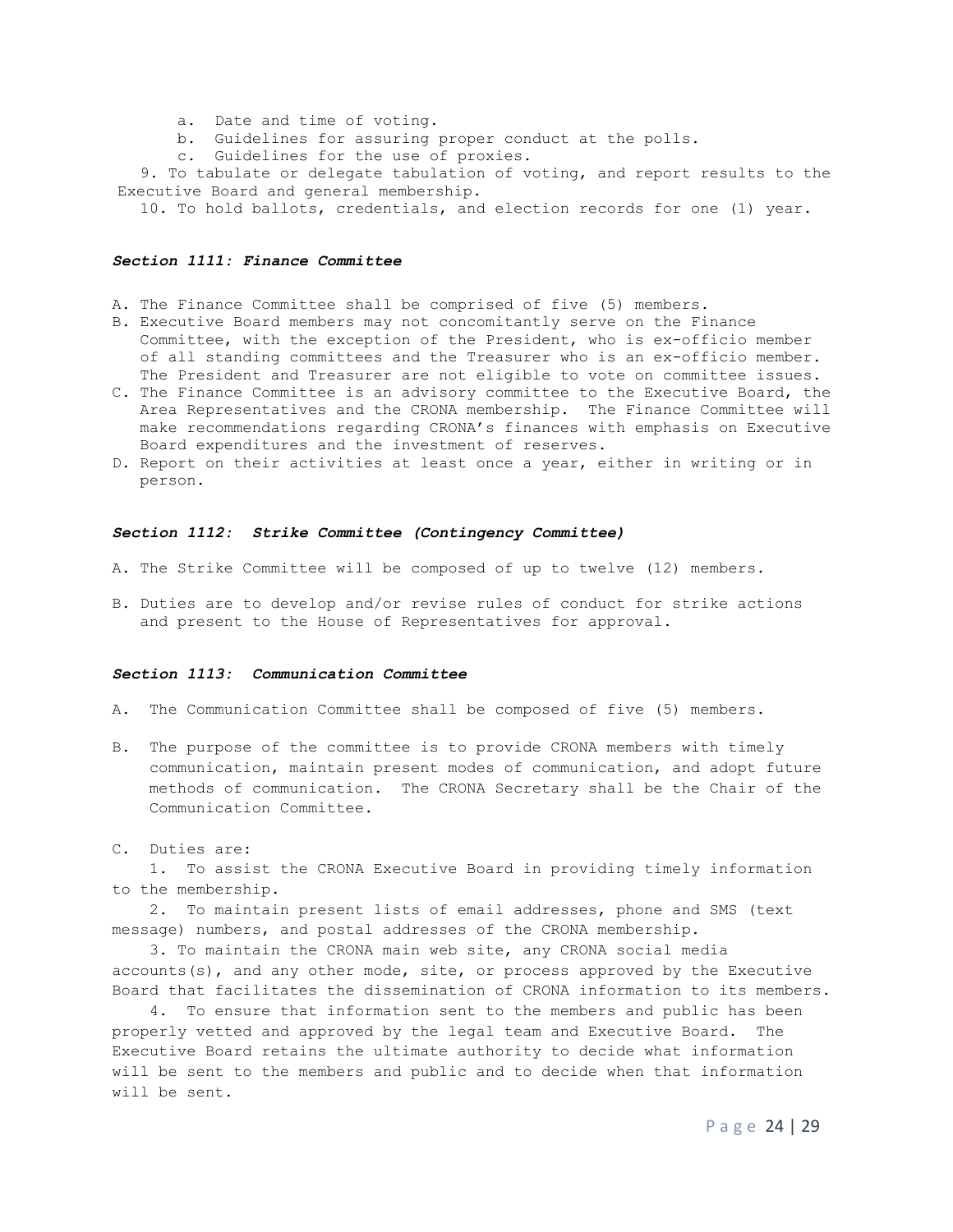5. During negotiations, the Chair of the Communication Committee will work directly with the Executive Board, Negotiation Team(s), the Negotiation Committee, and the Ballot and Election Committee to assist and coordinate communication efforts.

 6. The Executive Board may, in its sole discretion, permit members of the Communication Committee to be present during negotiations or other Executive Board, committee, or task force meetings.

 7. To publish (a) an annual e-newsletter summarizing the previous year and outlook for next with feedback from each board member; and (b) a publication following election of a new CRONA Executive Board, introducing the new Executive Board to the members.

#### **ARTICLE XII - TENTATIVE AGREEMENT/RATIFICATION**

#### *Section 1201: Tentative Agreement*

The tentative agreement shall be reached by a majority vote of the members of the Negotiating Team, the Negotiation Committee, and the CRONA Executive Board.

#### *Section 1202: Ratification Vote*

The tentative agreement shall be ratified by written ballot by a majority of the membership in order to become effective. The vote shall not occur on the same day as meetings for explanation of the tentative agreement.

#### *Section 1203: Ratification Process*

The day after reaching the tentative agreement, the Negotiating Team will prepare a written summary of the tentative agreement to be presented to the general membership in at least three (3) special meetings, prior to the ratification vote. The ratification vote will occur within ten (10) calendar days after the Tentative Agreement is reached, excluding weekends and holidays.

#### **ARTICLE XIII - STRIKES**

#### *Section 1301: Calling of Strikes*

The Executive Board shall have the power to make preparations for a strike or other labor-related concerted activity, and call for and end a strike of the membership. No strike action shall be taken unless it has first been voted on by written ballot by the membership covered by that contract and has been carried by a two-thirds (2/3) majority of that membership. Such a mandate to strike is binding on the Executive Board unless a tentative agreement is reached before the 10-day strike deadline.

#### *Section 1302: Conduct of Strike*

The rules for conduct of strike or labor-related concerted activity shall be established by the Strike Committee and approved by the House of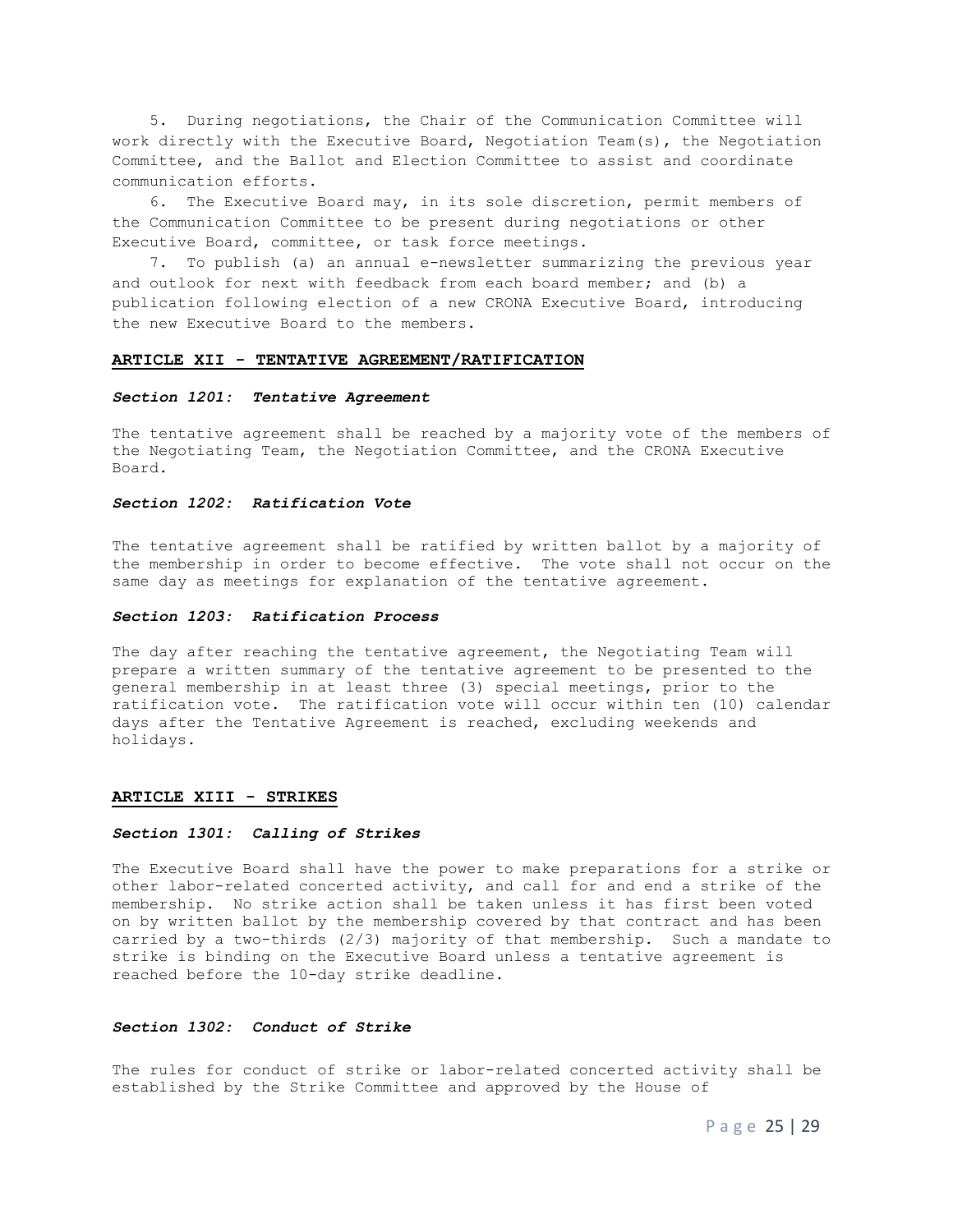Representatives. CRONA shall not be financially and legally responsible for any unauthorized action of its members.

#### **ARTICLE XIV - FINANCE**

#### *Section 1401: Fiscal Year*

The fiscal year of CRONA shall be January 1 through December 31.

#### *Section 1402: Review*

A review by a CPA of CRONA assets and fee reimbursement records shall be made after the end of each fiscal year. The results of the review shall be presented to the Executive Board and the Finance Committee by the CPA either in person or by written report when completed in a timely fashion.

#### **ARTICLE XV - INDEMNIFICATION OF OFFICERS, EMPLOYEES, AND OTHER AGENTS**

CRONA shall, to the maximum extent permitted by law, indemnify each of its Officers, employees and other agents against expenses, judgments, fines, settlements and other amounts actually and reasonably incurred in connection with any proceeding arising by reason of the fact any such person is or was an officer, employee, or agent of CRONA. However, no indemnification shall be made in circumstances where it appears that it would be inconsistent with a provision of the Articles, a resolution of the members, or an agreement in effect at the time of the accrual of the alleged cause of action asserted in the proceedings in which the expenses were incurred or other amounts were paid, which prohibits or otherwise limits indemnification, or that it would be inconsistent with any condition expressly imposed by a court in approving a settlement.

#### **ARTICLE XVI - MAINTENANCE AND INSPECTION OF ASSOCIATION DOCUMENTS**

The Executive Board shall determine the reasonable times and place to make available to the members the accounting books and records and minutes of meetings. However, such documents shall be open to inspection only to members in good standing of CRONA, or to those authorized by the Executive Board. The Executive Board will provide a copy of the Bylaws as amended to date to any member requesting one. Every Officer shall have the absolute right at any reasonable time to inspect all books, records and documents of every kind of CRONA with the exception of confidential individual grievances. A copy of any annual financial statement or report and any income and/or expense statement or report and any income and/or expense statement of CRONA shall be kept on file for five (5) years.

#### **ARTICLE XVII - AMENDMENTS**

New Articles of Association and/or Bylaws may be adopted by a two-thirds (2/3) majority of the members of the House of Representatives voting at the Convention or special meetings of the House of Representatives, subject to subsequent ratification or rejection by a-majority of the membership voting. The Bylaws Committee shall have the authority to review the Bylaws and edit correct grammar, spelling and format. Editorial changes will be reviewed by the Board but will not need to be voted in by the membership.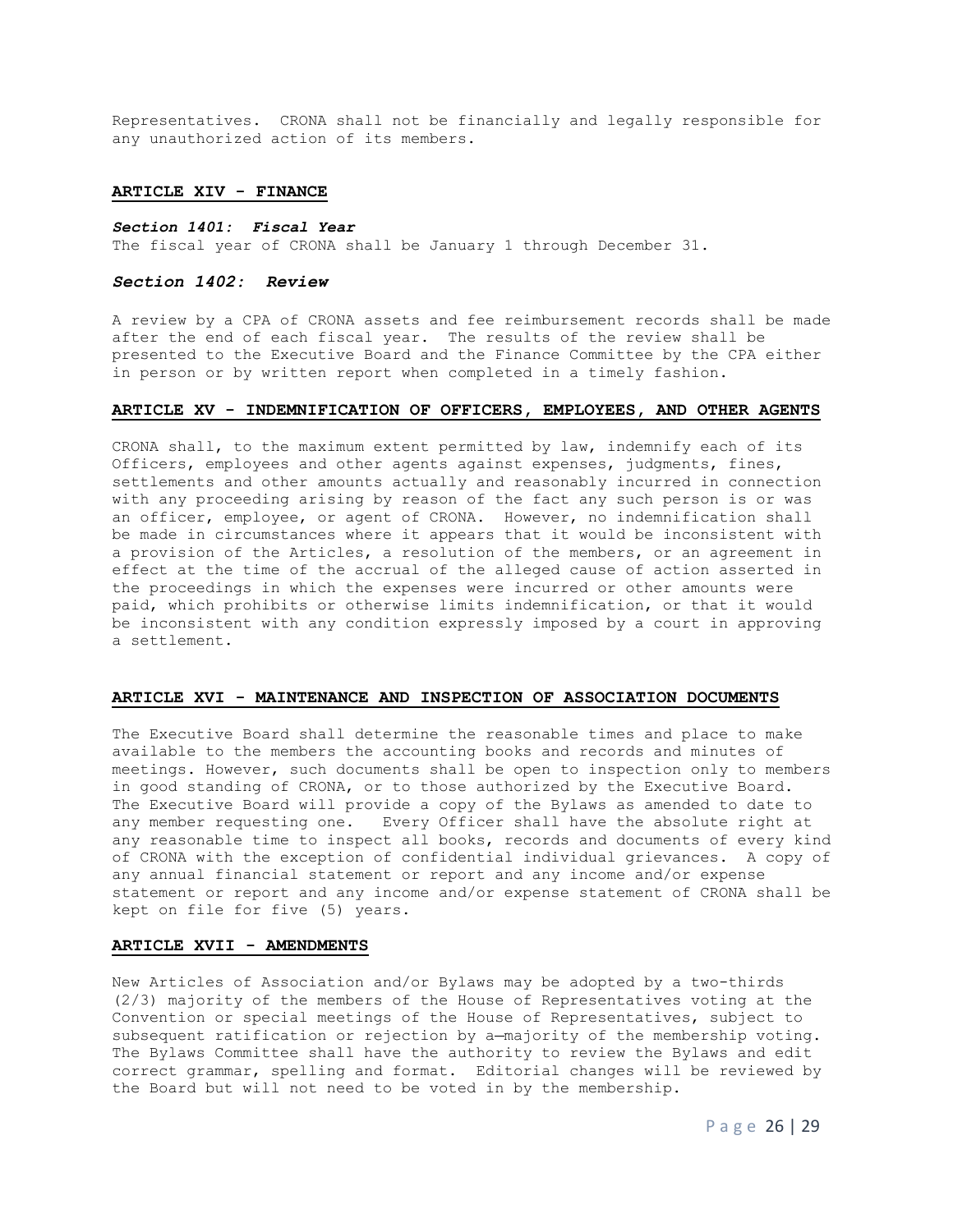#### **RULES AND RESOLUTIONS**

#### **CRONA Campaign Standing Rules**

1. Candidates, or persons promoting the interests of candidates, will not post campaign materials on the CRONA bulletin boards in hospital areas viewable by the public.

2. Campaign materials may be posted on the designated bulletin boards on each unit or department.

3. Candidates or persons promoting the interest of candidates are prohibited from campaigning within fifty (50) feet of the polling area.

4. Candidates will submit to CRONA an acknowledgment of the CRONA Campaign Standing Rules as outlined in Section 704 as part of the Consent To Serve form submitted.

5. Candidates shall have equal access to CRONA membership lists, in accordance with Article VII, Section 709 of the Bylaws.

#### **CRONA Financial Reserves**

- Whereas a strike or challenge from an outside labor union could stop or greatly decrease incoming funds and at the same time increase expenditures; and
- Whereas having a year's expenditures in reserves would provide CRONA with financial security,

NOW THEREFORE BE IT

- Resolved that CRONA's fiscal goal is to have reserves equal to at least one year's budgeted expenditures; and be it
- Resolved that interest income will be used only to increase reserves until those reserves equal or exceed the year's budgeted expenses.

#### **CRONA Position Statement on Entry into Practice**

 CRONA believes that ALL licensed registered nurses be acknowledged as having professional status and be afforded unrestricted access to any and all professional advancement programs.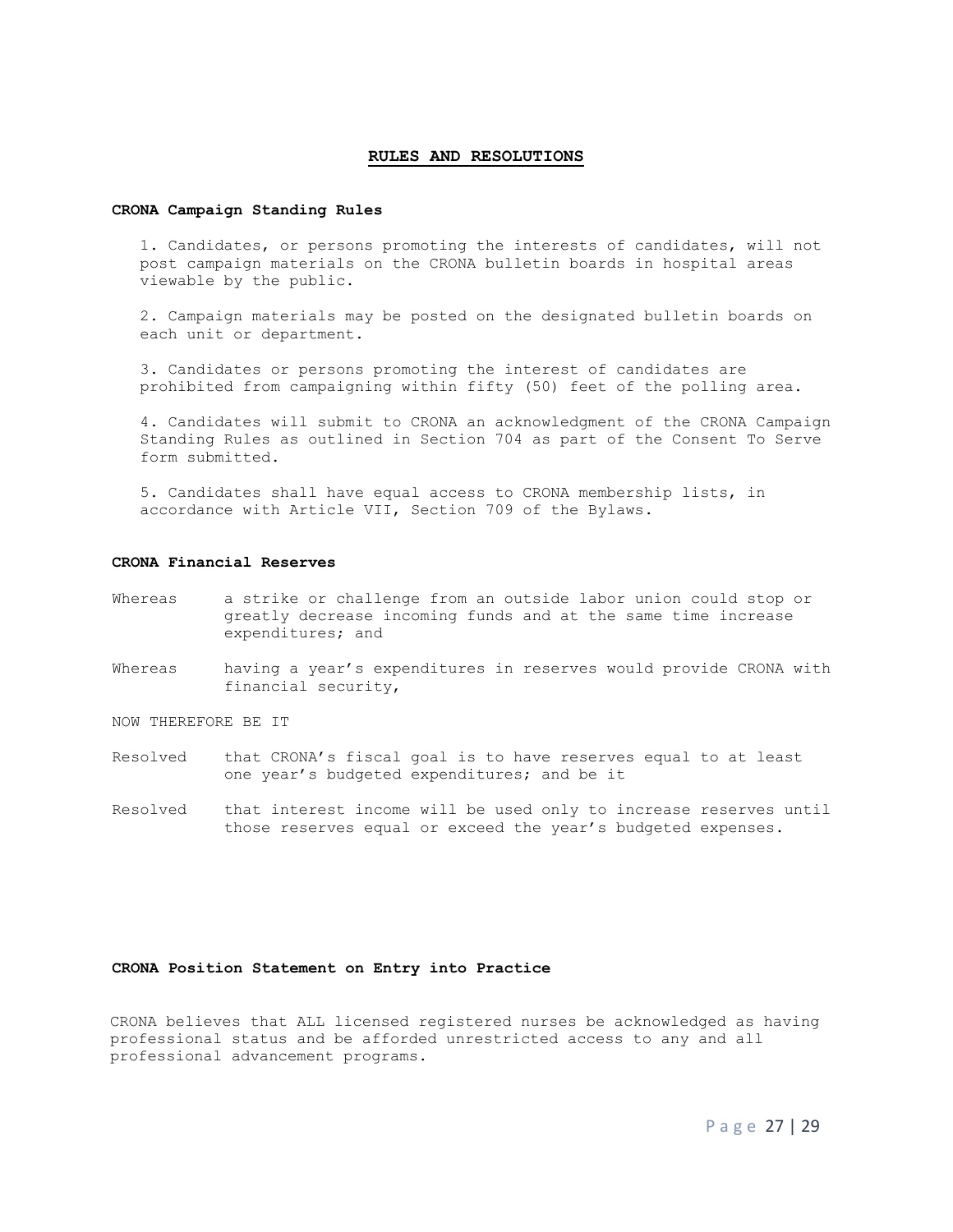### **RN RIGHTS AS DEFINED BY:**

#### **THE WEINGARTEN RULE**

*The Supreme Court has ruled that you are entitled to have representation during any meeting in which you are questioned and that may result in discipline. You must invoke these Weingarten Rights by requesting a CRONA Representative.*

#### **THE CONTRACT**

*The manager must notify you of the subject of any meeting. If the manager is giving a written warning, he/she must notify you of your right to have a CRONA representative present.*

# **Glossary of Terms**

**Collective Bargaining:** Negotiations between the Union and management regarding pay and condition of employment on behalf of all the workers represented by that union.

**Task Force:** A temporary committee formed to address a particular need or issue.

**Ex-officio:** Because of the office held, the officer is automatically a member of designated committee or task force as outlined in the Bylaws. The officer does not have voting privileges in said committee or task force.

**Parliamentarian:** The person charged with maintaining order at meetings.

**Articles of Association:** Refers to the rules and regulations that govern an organization and are legally mandated.

**Quorum:** Defines the minimum number of members or a fixed percentage of a legislative assembly, committee or organization required for a valid meeting.

**Plurality:** When no one or no issue has more than 50% of the total vote cast, the winner will be the one that has received the greatest number of votes cast.

**Majority:** The greater number or part; number more than half of the total votes cast. **Revised:** 1976, 9/78, 12/80,2/81,12/81,12/82,10/83,10/84,10/85, 10/86, 10/88, 10/89, 10/90, 10/91, 12/93, 12/96, 10/97, 10/98, 10/00, 10/01,10/02,10/03,7/04, 11/04, 10/05, 10/06, 10/08, 10/09, 10/11, 10/12, 11/13, 11/14, 11/15, 11/16, 10/19, 3/21, 1/22.

**Reviewed:** 10/07, 10/10, 10/17,10/18, 10/21